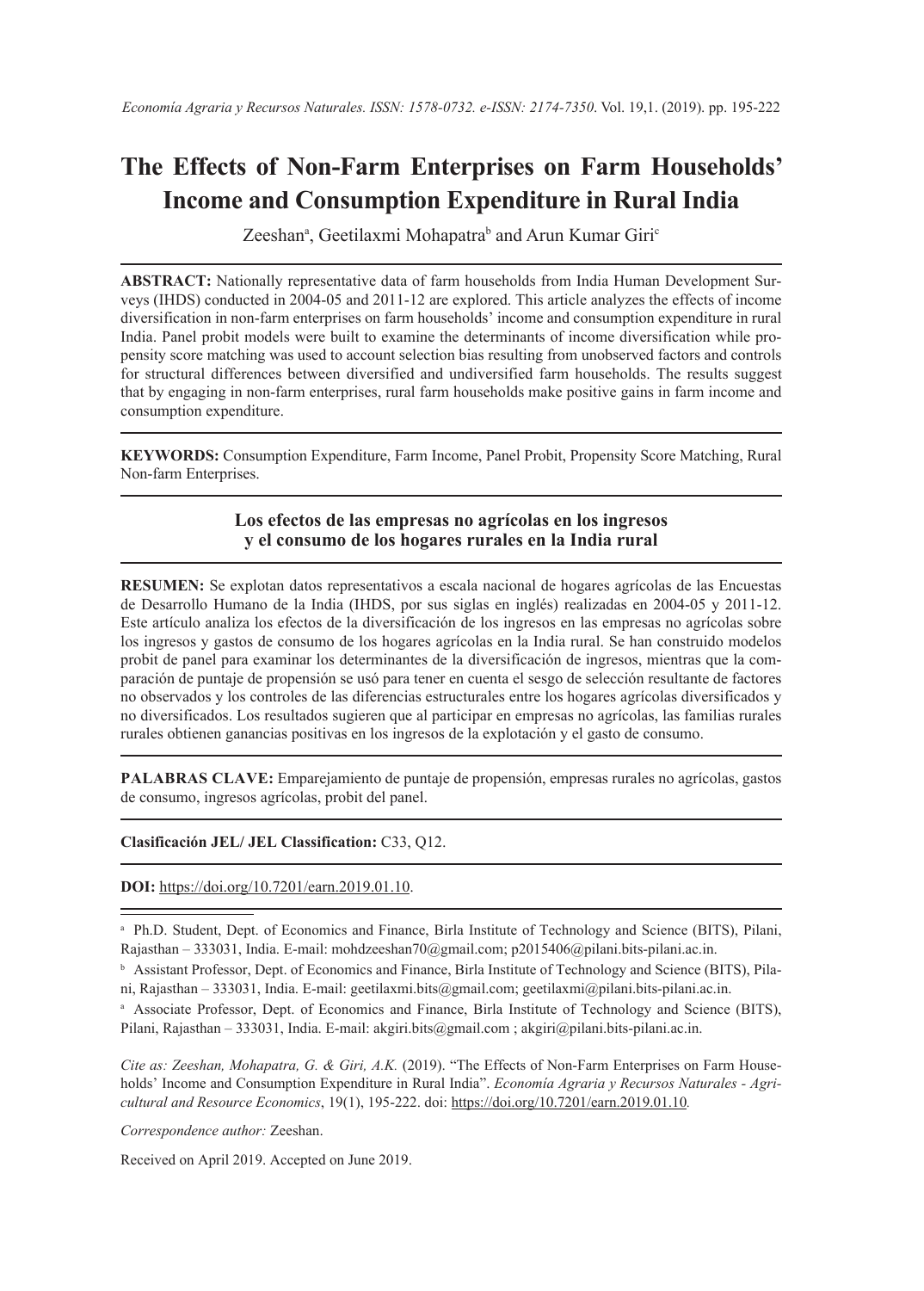#### **1. Introduction**

The rural economy is predominantly based on agriculture and other activities related to the agriculture sector. At the same time, research demonstrated that rural household receives a significant proportion of their income from non-farm sources. For instance, Haggblade *et al.* (2007) found that around 30 % to 45 % of rural income is generated from non-farm activities across developing countries. Reardon *et al.* (1998) find that non-farm income as a share of total income is around 42 % for Africa, 32 % for Asia, and 40 % for Latin America. Davis *et al.* (2007) find evidence that the share of non-farm income is rising over time. At the same time, there was intense advocacy of diversification into non-farm activities by farm households in rural areas of developing countries (Barrett & Reardon, 2000; Barrett *et al.,* 2001; World Bank, 2003; Davis, 2006; Senadza, 2012; 2014; Owoo & Naudé, 2014).

In theory, various studies reveal that "demand-pull" and "distress-push" factors motivate farm households to diversify into non-farm activities (Davis, 2006). The "demand-pull" factors include higher returns from non-farm activities, an appeal of urban life, extra incomes to meet household needs (Davis & Pearce, 2000; Barrett *et al.,* 2001). Distress-push diversification, on the other hand, is triggered by factors such as inadequate farm output, failure of farm input markets, population growth, disasters and shocks, risk reduction, the absence of financial services, and inadequate resources (Davis & Pearce, 2000; Barrett *et al.,* 2001).

In recent years, studies on rural non-farm activities belonging to rural households in developing countries have attracted considerable attention in the rural development literature due to the growing inability of the agricultural sector to provide them with sustainable livelihoods. Ellis (2000) argues that non-farm diversification is often a strategy used by farm households to moderate seasonal income variability and minimize the risks associated with agriculture due to hostile agroecological factors. Under this situation, non-farm activities play a key role in improving the well-being of rural farm households and providing them with income diversification opportunities that help to curb rural-urban migration, reduce poverty and improve food security (Haggblade *et al.,* 2007; Lanjouw, 2007; Ali & Peerlings, 2012).

In spite of the expanding scope of the potential commitment of non-farm activities to the financial prosperity of rural farm households in developing countries, the factors affecting their choice to diversify into non-farm activities are generously unexplored, especially in various agro-ecological regions (Lanjouw & Lanjouw, 2001; Woldenhanna & Oskam, 2001; Loening *et al.,* 2008). The studies on determinants have not yet mulled over the impact of the distinctive agroecological zones on diversification in the choice of non-farm activities, regardless of their significance for the development of rural non-farm enterprises. The vast majority of the studies (Deininger & Olinto, 2001; Babatunde & Qaim, 2009) concentrated solely on the determinants of household decision to diversify into rural non-farm activities, which makes it difficult to suggest policies that promote diversification in non-farm activities as a measure of improving the economic wellbeing of farm households in the different regions.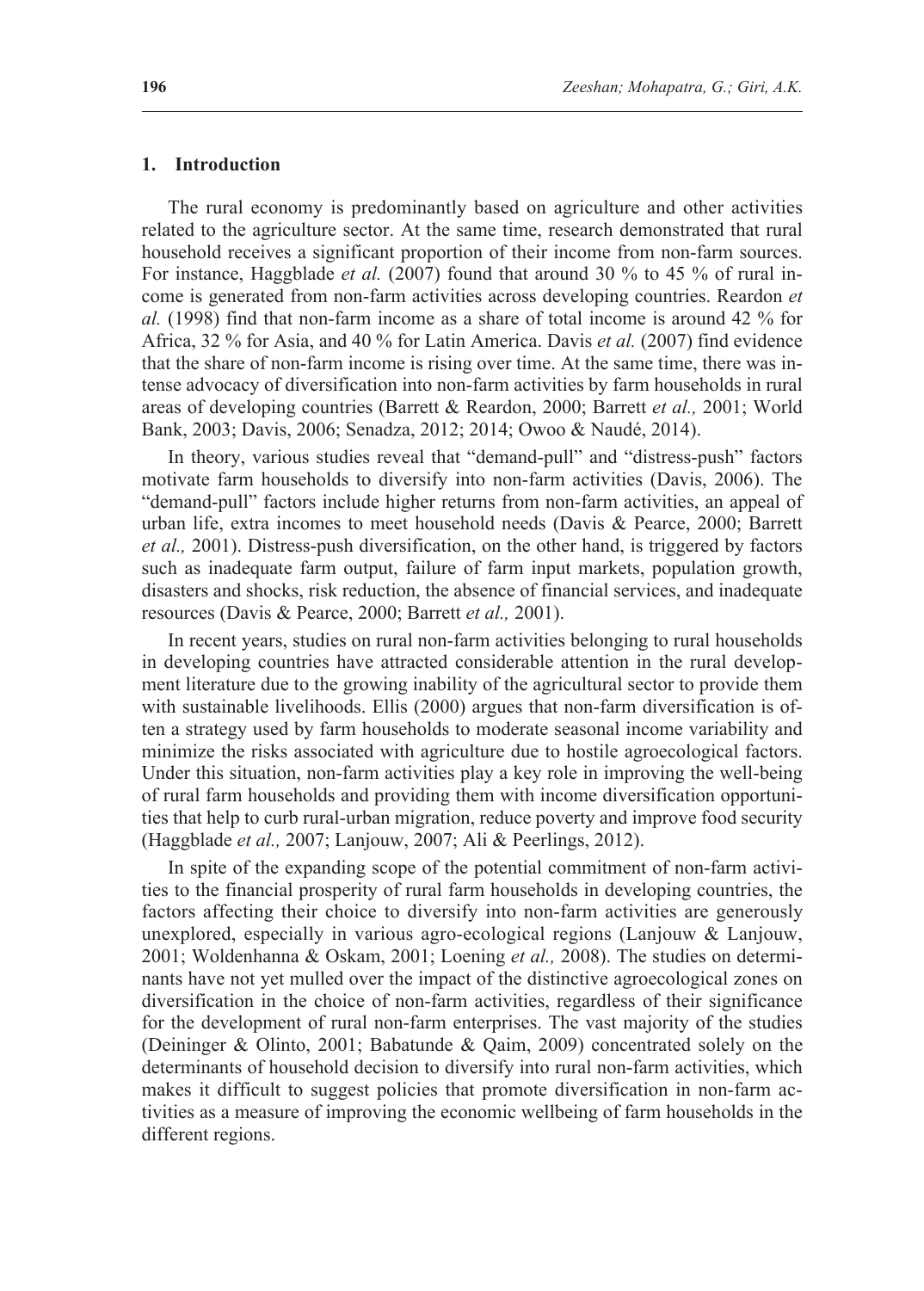In addition, empirical studies on the importance of farm and non-farm diversification have been conducted in many rural areas of developing countries. Among these studies, the impact on household food security, agricultural expenditure, and wellbeing are the most notable (Owusu *et al.,* 2010; Jabo *et al.,* 2014a; 2014b; Shehu & Siddique, 2014; Osarfo *et al.,* 2016). Most of these studies employed econometric techniques which account for selection bias. While Owusu *et al.* (2010); Jabo *et al.* (2014a); Jabo *et al.* (2014b); Shehu & Siddique (2014), and Osarfo *et al.* (2016) employed propensity score matching (PSM) technique, and Dedehouanou *et al.* (2015) utilized endogenous switching regression (ESR) approach. Although the PSM method is relatively widely used in the literature, it does not account for selection bias due to unobservable characteristics of the household. In this respect, the ESR technique is superior to the PSM method. Nonetheless, both methods are known in the literature to yield consistent results. In general, based on the average treatment effect on treated (ATT), which is employed to estimate the participation effect, participation in non-farm activities by rural farm households is revealed in the literature to positively and significantly affect rural households' food security, agricultural expenditure, and well-being (Owusu *et al.,* 2010; Jabo *et al.,* 2014a; 2014b; Dedehouanou *et al.,* 2015; Osarfo *et al.,* 2016).

Previous studies on the farm and non-farm diversification in India has mainly focused on the rural setting. Table 1 presents the percentage share of diversification in non-farm enterprises (NFEs) in different ecological zones of India. The percentage share in the semi-arid temperate zone is lowest (about 10.5 %) and highest (about 14.4 %) in the humid zone. Even though on a lesser scale, Table 1 also indicates that quite a significant proportion of farm households in rural India combine farming with non-farm enterprises in different agroecological zones. Thus, it is important to investigate the motives behind such diversification pattern and what impact it has on household farm income and consumption expenditure.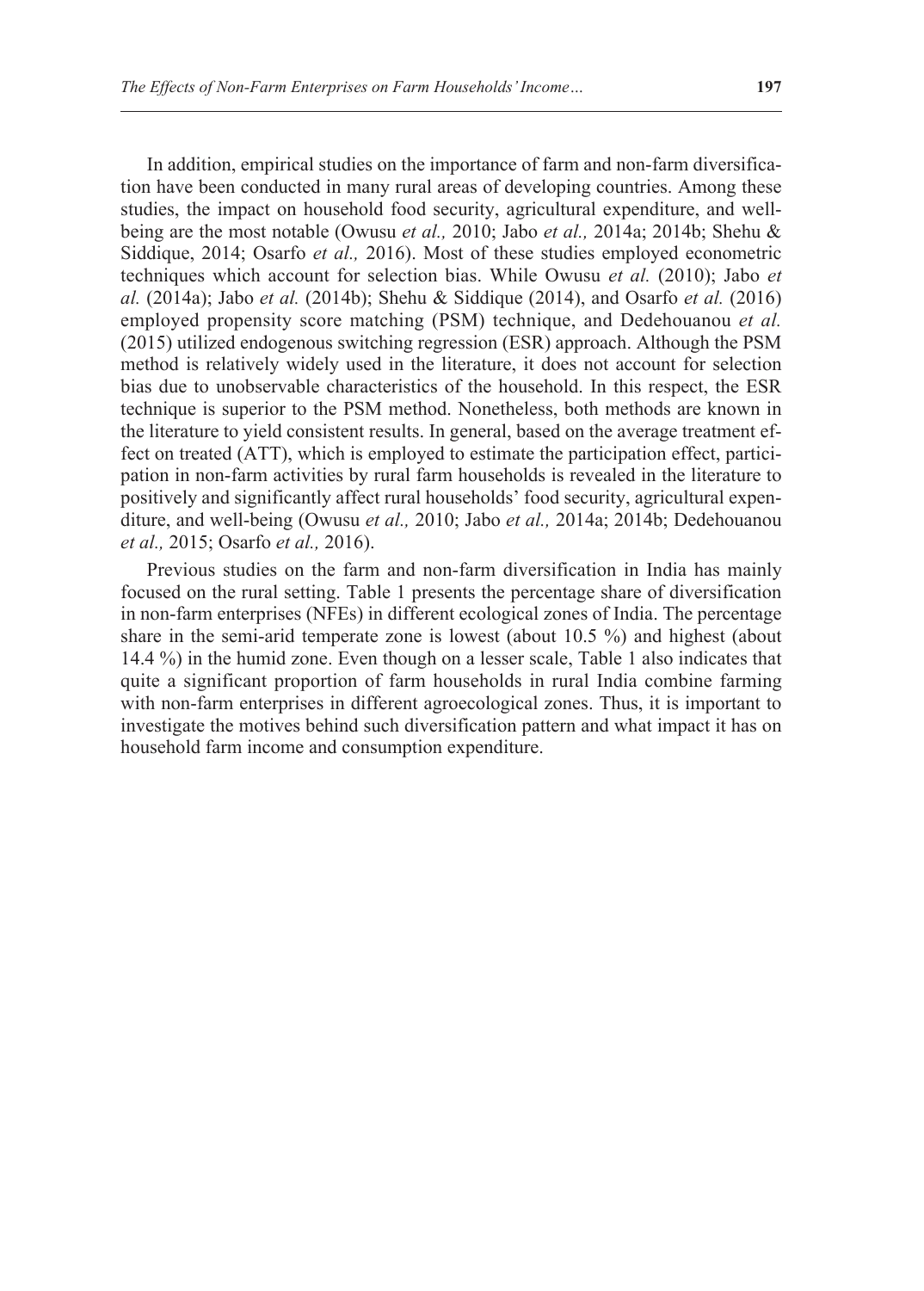## TABLE 1

## **Income Diversification in Non-Farm Enterprises in different Agroecological Zones**

|                             | Diversified in non-farm enterprises |          |              |  |
|-----------------------------|-------------------------------------|----------|--------------|--|
| <b>Agroecological Zones</b> | N <sub>0</sub>                      | Yes      | <b>Total</b> |  |
|                             | 5,561                               | 933      | 6,494        |  |
| Humid                       | (85.63)                             | (14.37)  | (100)        |  |
|                             | [30.13]                             | [35.58]  | [30.81]      |  |
|                             | 4,083                               | 480      | 4,563        |  |
| Semi-Arid Temperate         | (89.48)                             | (10.52)  | (100)        |  |
|                             | [22.12]                             | [18.31]  | [21.65]      |  |
|                             | 7,597                               | 1,051    | 8,648        |  |
| Semi-Arid Tropics           | (87.85)                             | (12.15)  | (100)        |  |
|                             | [41.16]                             | [40.08]  | [41.03]      |  |
|                             | 1,215                               | 158      | 1,373        |  |
| Arid                        | (88.49)                             | (11.51)  | (100)        |  |
|                             | [6.58]                              | $[6.03]$ | [6.51]       |  |
|                             | 18,456                              | 2,622    | 21,078       |  |
| Total                       | (87.56)                             | (12.44)  | (100)        |  |
|                             | $[100]$                             | $[100]$  | $[100]$      |  |

Note: Values in parentheses ( ) represents row-wise percentage share and values in brackets [ ] represents column-wise percentage share.

Source: Authors' calculations based on IHDS – Panel Data (2004-05 and 2011-12).

Thus, the objectives of the present paper are (1) to examine the determinants of income diversification of rural farm households in non-farm enterprises and (2) to examine the effects of income diversification of non-farm enterprises on farm income and consumption expenditure in different agroecological zones of India.

To address the current research gaps, the present study uses nationwide panel survey data of rural India over the time interval from 2004-05 to 2011-12. It is worth noting that this study is limited to rural farm households who choose either to specialize or diversify agriculture into rural NFE for their livelihood. The study uses the panel probit analysis (random effect) to identify the determining factors for the decision to participate in rural NFE and propensity score matching technique to assess the impact of diversification of NFEs on farm income and consumption expenditure. The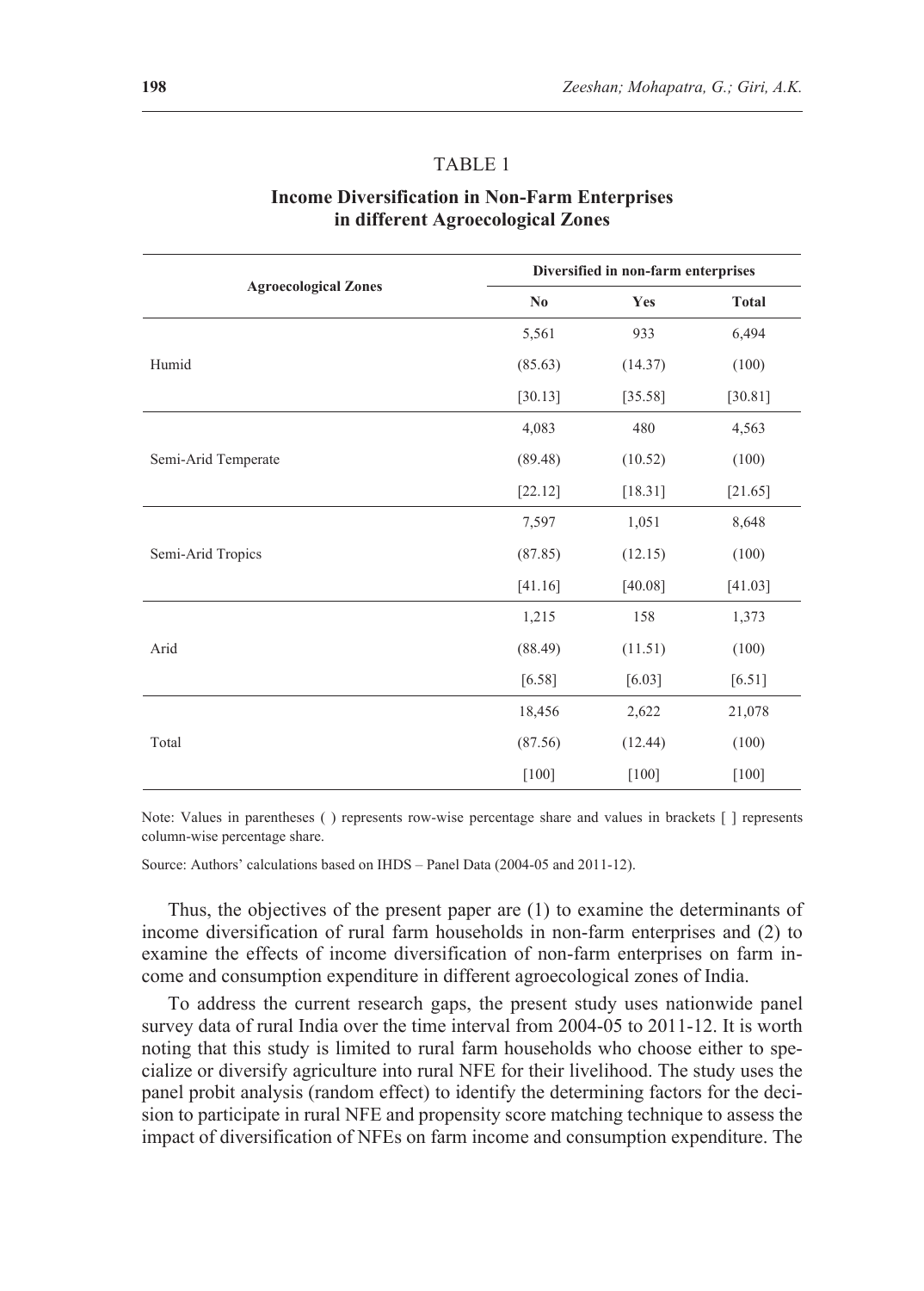advantage of the matching method compared to other methods is that it occupies the self-selection bias that exists in the sample by matching diversified and non-diversified households that share the same pre-diversification characteristics.

The result of this study will contribute to the growing literature on rural development, providing empirical evidence on the contribution of NFE diversification to farm income and consumption expenditure of farm households in different agroecological zones. Furthermore, the study would be of immense benefit to policymakers, development planners and other stakeholders seeking to promote rural development. As, in best of our knowledge, this study is the first of its kind to analyze the determinants of participation in rural non-farm enterprises and their effect on farm income and consumption expenditure of the same farm households over time in different agroecological zones of India.

The rest of the paper is organized as follows. The next section (section 2) offers a broad discussion on the diversification of NFE in rural India and abroad. The third section presents the empirical framework of the paper. The fourth section describes the sources of data and measurement variables used in estimating the determinants of the diversification of NFE and its effects on the farm income and consumption expenditure. The fifth section discusses the empirical results, the sixth section concludes the study, and the last section discusses the limitations.

## **2. Income Diversification in Non-Farm Enterprise**

Over the last three decades, Indian agriculture has witnessed a declining trend in terms of contribution to GDP, utilization of labor force, land ownership, and income generation to the poor. In this context, Chand *et al.* (2011) stated that if agriculture were the main wellspring of income for small landholders, the majority of them would stay poor.

Several studies have suggested that diversification of the rural economy into nonfarm activities has significant potential to increase farmers' income and reduce rural poverty (Adams & He, 1995; Adams, 2001; Reardon *et al.,* 1998; 2007; Barrett *et al.,* 2001; Lanjouw, 1999). Diversification into non-farm activities exceeds the land restriction for revenue growth, allowing farmers to cope with crisis harvests and improves their ability to invest in agricultural inputs and technologies that improve productivity (Collier *et al.,* 1986; Reardon & Taylor, 1996). Furthermore, a non-farm rural sector growth can absorb surplus labor from agriculture, reduce rural-urban migration, reduce disparities between urban and rural areas, and promote links between agriculture and non-agriculture.

India's rural economy saw a gradual shift towards the non-agricultural sector and the share of rural income increased from 35 % to 62 % and rural employment from 22.3 % to 31.5 % in 1980-81 and 2004-05 respectively (Lanjouw & Murgai, 2008). However, there is no information about its distributional impacts, and the results are scarce and inconclusive. Lanjouw & Shariff (2002) found that non-farm incomes to be neither inequality-increasing nor inequality-decreasing. On the other hand, Sen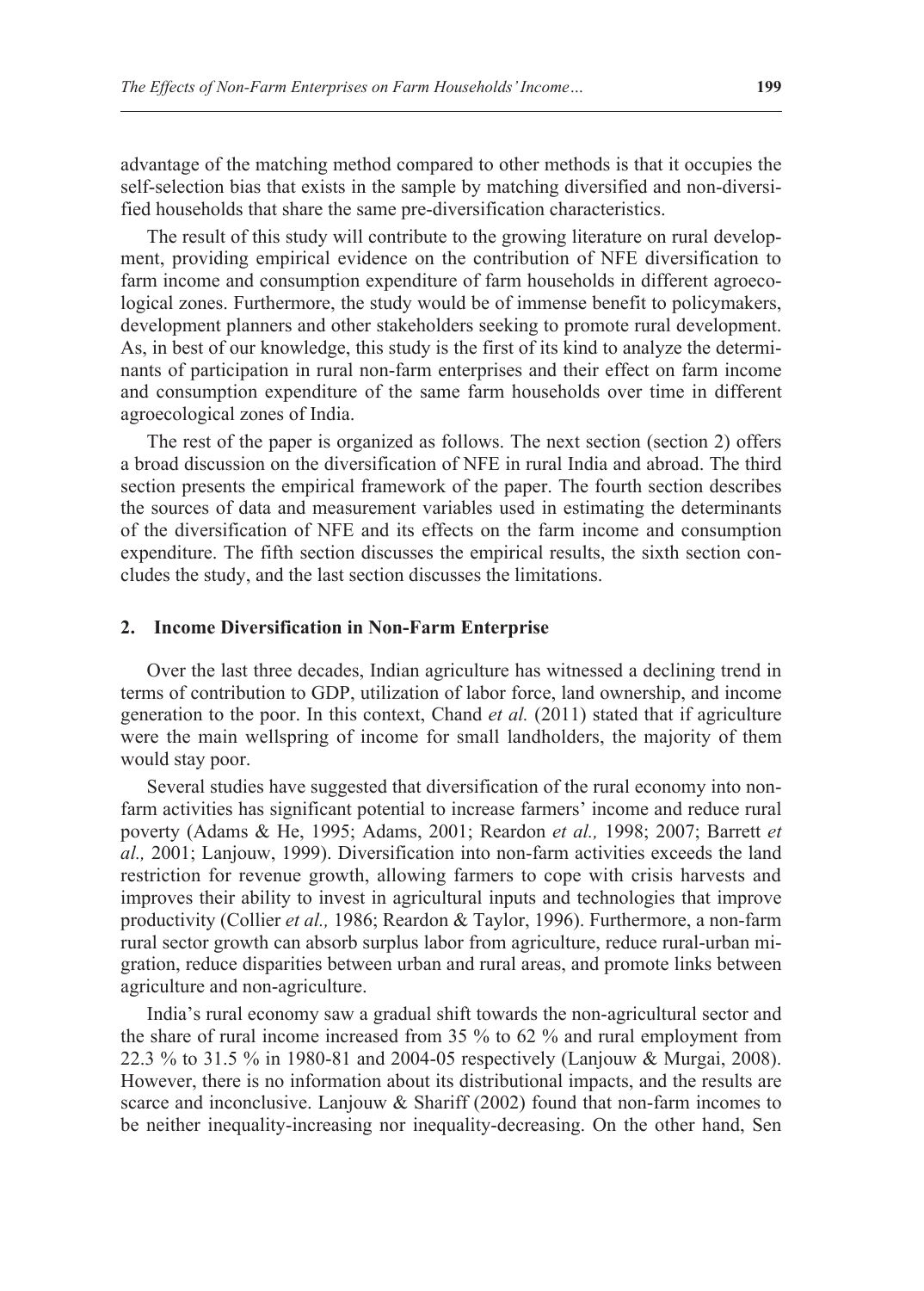(1994) indicated that an increase in non-farm income could lead to a worsening of income distribution due to lower barriers for the rich in the transition from agricultural to non-agricultural. The rural agricultural sector is quite heterogeneous in India, and its distributional consequences are likely to vary depending on whether a source of income is accessible to the rich or poor. Birthal  $&$  Singh (1995) reported that nonfarm wages have an equalizing effect on the distribution of income, while non-farm income from businesses, wages and transfers have the opposite effect.

The trials of the other countries are also mixed. Reardon *et al.* (1998) reported a myriad of types of non-farm income ratios with the size of the property and household income. Adams & He (1995) in Pakistan and Adams (2001) in Egypt have found inverse relationships between non-farm income and land ownership, in addition to household income. Studies of Rwanda (Dabalen *et al.,* 2004), Jordan (Adams, 2001), Burkina Faso (Reardon & Taylor, 1996) and Tanzania (Collier *et al.,* 1986), on the other hand, found that non-farm income has unequalizing effect on income distribution. In a recent study in selected countries in Asia, Africa, and Latin America, Davis *et al.* (2007) reported the unequal effect of most non-farm income activities on income distribution.

However, in countries with surplus labor, such as India, the importance of nonfarm income sources for the poor cannot be undermined. From a detailed review, Coppard (2001) concluded that non-farm diversification is important for the landless and small landholders, and can reduce rural poverty, but may be accompanied by a worsening distribution of income due to the differential access of poor and rich to non-farm income sources.

Stress in Indian agriculture increases due to continued fragmentation of land and climate change which is a serious threat to livelihood based on agriculture. This is especially true for small farmers. The growth of rural populations and limited employment opportunities in the non-farm sector has led to the subdivision of land ownership in India to the extent that they cannot provide sufficient living means to the majority of farm households. In this context, diversification into rural NFE may be a possible strategy to improve livelihoods. With this vision, this study was conducted to examine the access of farm households to diversifying NFE, its determinants and effects on farm income and consumer expenditure in different agroecological zones of rural India.

#### **3. Empirical Framework**

This section presents the econometric approaches used to dissect the variables that decide the choice of rural farm household to partake in NFEs and to evaluate the effect of this participation on farm income and consumption expenditure in different agro-ecological zones of rural India.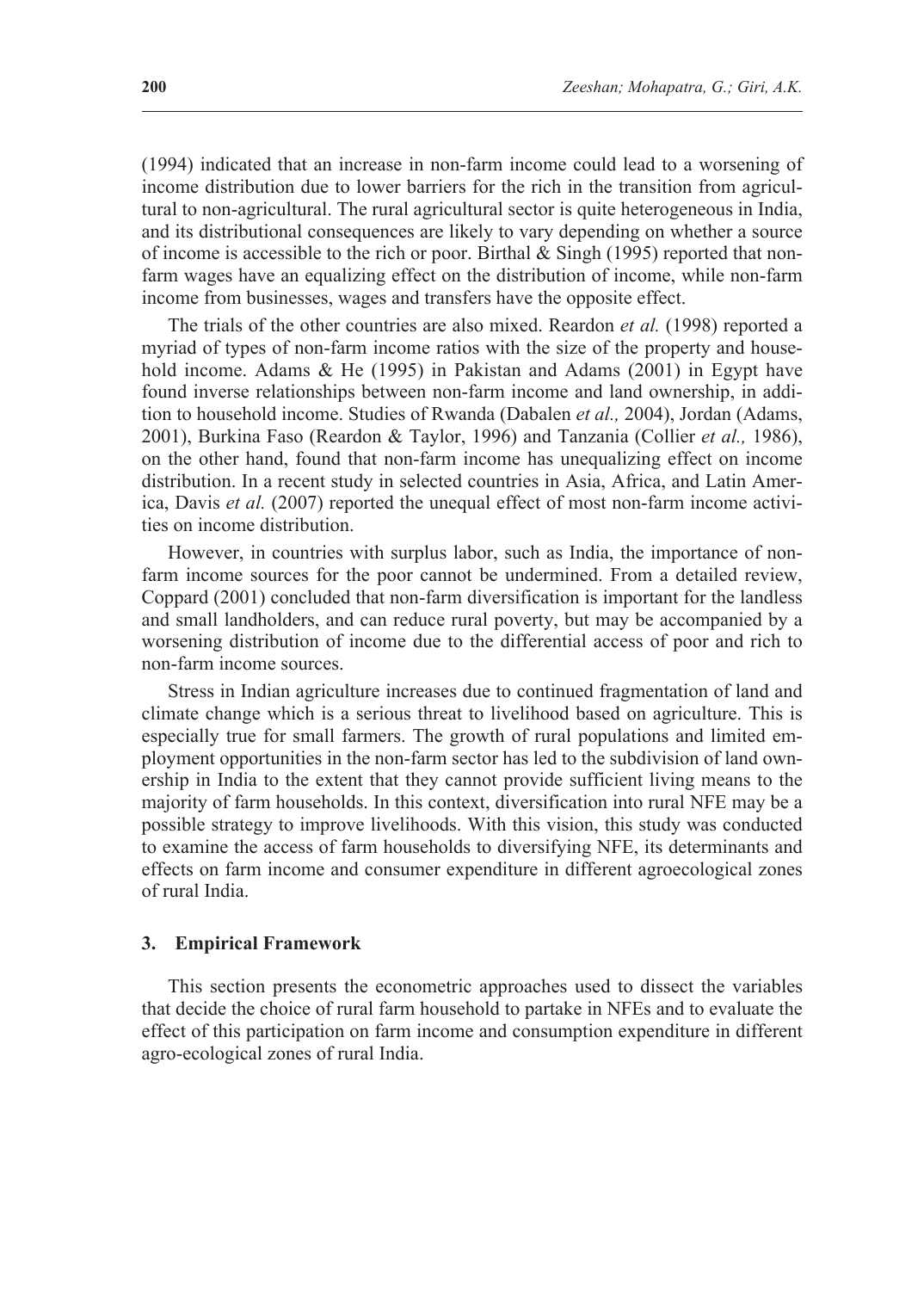#### *3.1. Determinants of participation in rural non-farm enterprises*

Following the conventional framework of household choice, a farm household decides to diversify into the rural NFE if the non-farm income is higher than the reserve income from on-farm work and leisure. This suggests that the probability of participating in non-farm activities is determined by the farm characteristics as well the socio-economic characteristics of farm households.

To capture the relationship between these characteristics and the decision of farm households to engage in non-farm activities over time, a probit panel model (random effect) is used. In this way, we can perform economic analyses and specify models with transversal data obtained when all operators are considered at a time. Different patterns of behavior of all farm households can be assessed together at different times.

The probit analysis for panel data can be performed by inserting a populationaveraged model or a probit random effects model. There is no procedure for a conditional model of fixed effects, as there are not enough statistics to allow fixed effects to be conditioned out of the likelihood. However, unconditioned fixed effect probit models can be adapted to the panel data indicator variables. However, the estimates of unconditional fixed effects are partial, so we used random effects in our study with the following Equation.

$$
Pr\left(y_{ii} \neq 0 \mid x_{ii}\right) = \phi\left(x_{ii}\beta + u\right) \tag{1}
$$

for  $i = 1, ..., n$  panels, where  $t = 1, ..., n, v_i$  are i.i.d.,  $N(0, \sigma^2_{u})$ , and  $\phi$  is the standard normal cumulative distribution function.  $Y_i^{\dagger}$  is the probability of a farm household participates in rural NFE in addition to its primary farm work (also known as the latent variable). It is equivalent to 1 for a farm household that participates in at least one non-farm enterprise and 0 for a farm household that does not participate in any NFE.

## *3.2. Modelling the effects of participation in rural non-farm enterprises on household farm income and consumption expenditure*

According to the standard agricultural household model, a farm household allocates labor and consumption levels by maximizing the utility subject to cash and production technology constraints because it generates additional income. Participation in rural NFE is very likely to determine farm income because additional income received from non-farm enterprises may enable farm household to invest in farming activities which may lead to increase their farm income and directly or indirectly their consumption expenditure. This study hypothesizes that participation in NFE exerts positive effects on household farm income and consumption expenditure because it increases household earnings. To assess the effects of non-farm engagement on household farm income and consumption expenditure, a commonly used model in the literature on effect evaluation is written as follows: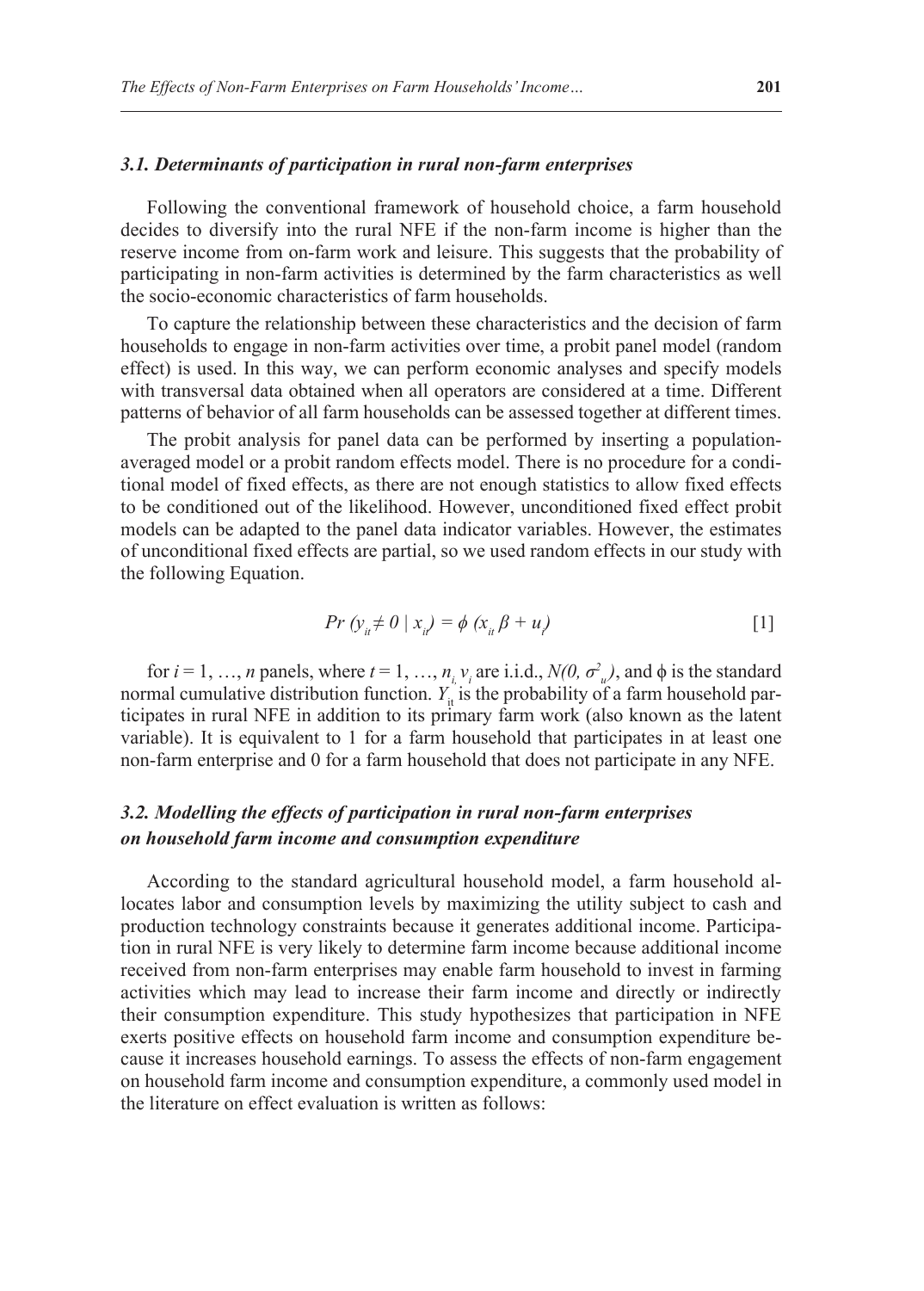$$
I_{it} = \beta_{it} X_{it} + \gamma_{it} D_{it} + \varepsilon_{it}
$$
\n<sup>(2)</sup>

$$
C_{ii} = \sigma_{ii} Z_{ii} + \mu_{ii} D_{ii} + \nu_{ii}
$$
 [3]

where *I* and *C* are the household's farm income and consumption expenditure in Equation [2] and [3] respectively; *X* and *Z* includes household and farm characteristics and other factors, which are expected to affect the farm income and consumption expenditure respectively; *D* is a dummy for participation in NFE; and *γ* and µ are the coefficient capturing the effects of non-farm participation on the farm income and consumption expenditure.

Nonetheless, this coefficient can be biased and inconsistent because of the self-selection of farm households in the gathering of non-farm participant group. Heckman choice approach or a standard treatment impact model can be utilized to control this selection bias. All things being equal, these methodologies cannot control conceivable foundational contrasts between groups because of the assumption that consumption function varies amongst participants and non-participants for a consistent term (Rao & Qaim 2011). The approach can, in any case, produce mutilated and conflicting evaluations since it cannot control unobserved factors that can influence both the choice to participate in the rural non-farm enterprises and the outcomes (farm income and consumption expenditure).

The propensity score matching approach is adopted to address the above-mentioned econometric difficulties. The strategy analyses farm income and consumption expenditure of diversified households with that of undiversified households that have comparable and observable characteristics. Propensity score matching is commonly used for non-experimental impact studies. This is because it is known to account for selection bias. It achieves this by simply employing matching algorithms to match treatment and control units on the basis of similar propensity scores (Rubin, 2001). In this examination, diversified households are farm households that choose to diversify into rural NFEs, while undiversified households are those that depend only on farming for their livelihood.

The propensity score P  $(T_i)$  is given the observable pre-diversification characteristics of the household, the propensity score can be calculated as:

$$
P(T_{i}) \equiv prob (D_{i} = 1 | T_{i}) = E(D_{i} | T_{i}), \ P(T_{i}) = F(h(T_{i}) \tag{4}
$$

where  $D_{ii}$  is the indicator of diversification in rural NFEs;  $T_{ii}$  demonstrates a vector of pre-diversification characteristics of farm household<sub>1</sub>,  $E$  is the expectation operator; and *F(.)* represents normal cumulative distribution frequency. The propensity score was anticipated with the probit model under the presumption of normal cumulative distribution. The supposition of conditional independence of the score result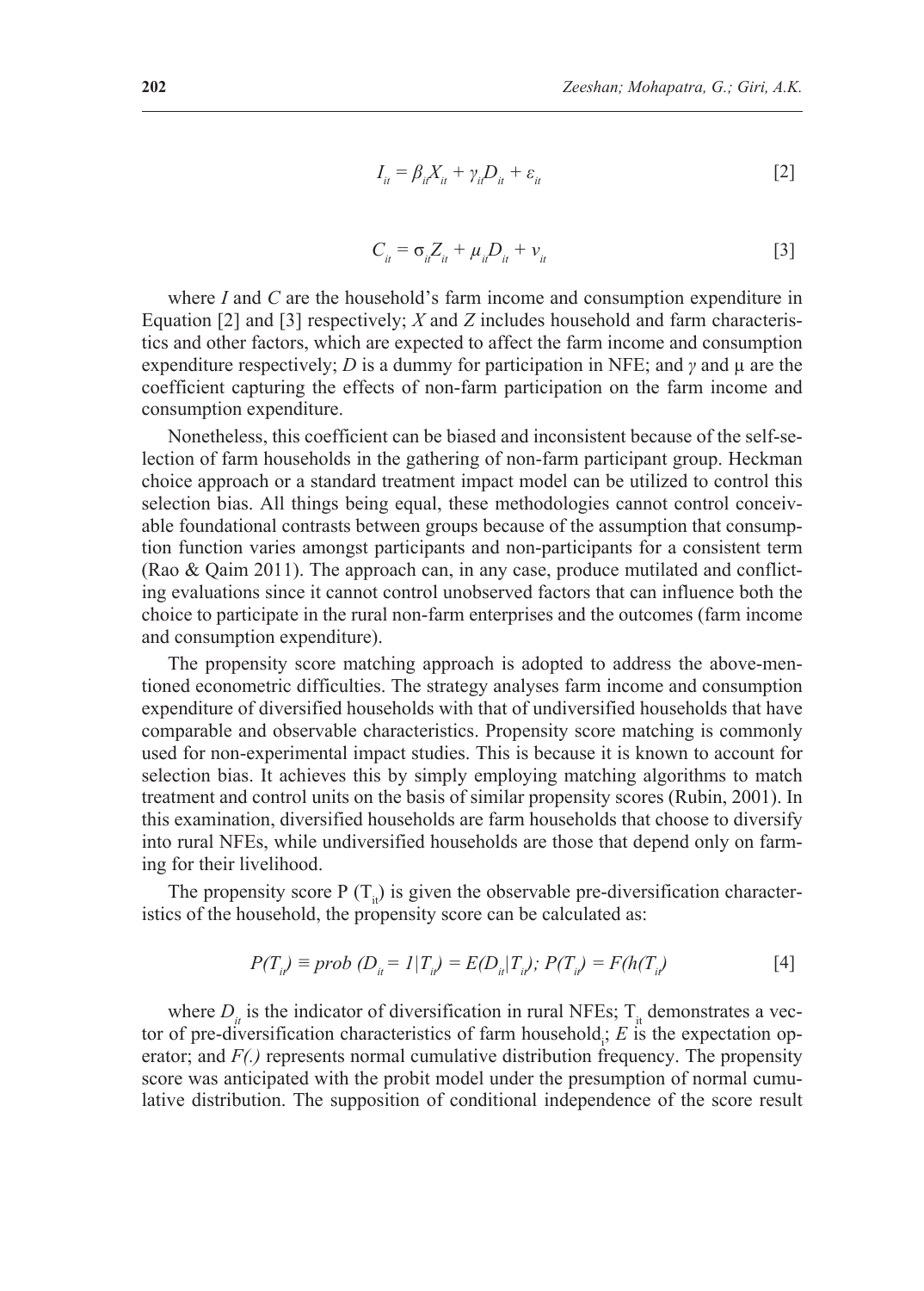expands the utilization of propensity scores for the computation of the conditional treatment effect.

The predicted propensity scores give the premise to match households with the same observable characteristics. In this manner, the matching requirement must be fulfilled before computing the treatment/diversification impact. Becker & Ichino (2002) recommend that the average treatment effect on the treated (*ATT*) is the parameter of interest in the analysis of the correspondence of the propensity score, as it shows the real gain of NFE diversification by comparing the outcome variables of diversified households with that of their counterfactual group of households that are closer in terms of propensity scores. Therefore, *ATT* can be calculated as follows:

$$
ATT_{it} = E(T_{it}|1=1) = E(Y_{it}(1)|D_{it}=1) - E(Y_{it}(0)|D_{it}=1)
$$
\n<sup>(5)</sup>

where  $E(Y_{i}(1)|D_{i} = 1)$  denotes the expected outcome (farm income and consumption expenditure) of diversified household; and  $E(Y_i(0)|D_i = 1)$  represents the counterfactual farm income and consumption expenditure of undiversified household, which indicates the probable farm income and consumption expenditure outcome of a diversified household if he/she had not diversified into rural NFE.

Studies reveal a number of matching algorithms to match treated and untreated units based on the propensity scores. These include nearest neighbor matching (NNM), radius matching (RM), and kernel matching (KM) methods, stratification matching (SM) and Mahalanobis matching (MM) methods etc. The NNM method is used to match diversified farm households with their closest undiversified neighbors with similar observed characteristics. For robustness, KM and SM methods are also adopted for the study.

#### **4. Data Sources and Measurement of Variables**

#### *4.1. Sources of Data*

The present study used longitudinal household information of 21,078 rural farm households originated from two waves i.e. 2004-05 and 2011-12 of the India Human Development Survey (IHDS) led by the University of Maryland, USA and the National Council of Applied Economics Research (NCAER), New Delhi (Desai *et al.,* 2005; 2012).

To assess the climate impacts, we used district-level data on climate variables (temperature and rainfall) for the respective years. The district-wise data on temperature and rainfall were extracted from 1 x 1 degree high-resolution daily gridded data available from the Indian Metrological Department, Government of India. The daily data were converted into monthly averages. One can use averages of temperature and rainfall during different quarters of the year or the monthly means for January, April, July, and October as representative of the respective quarters. But there is a possibility of a high correlation between quarterly or monthly series of these variables. We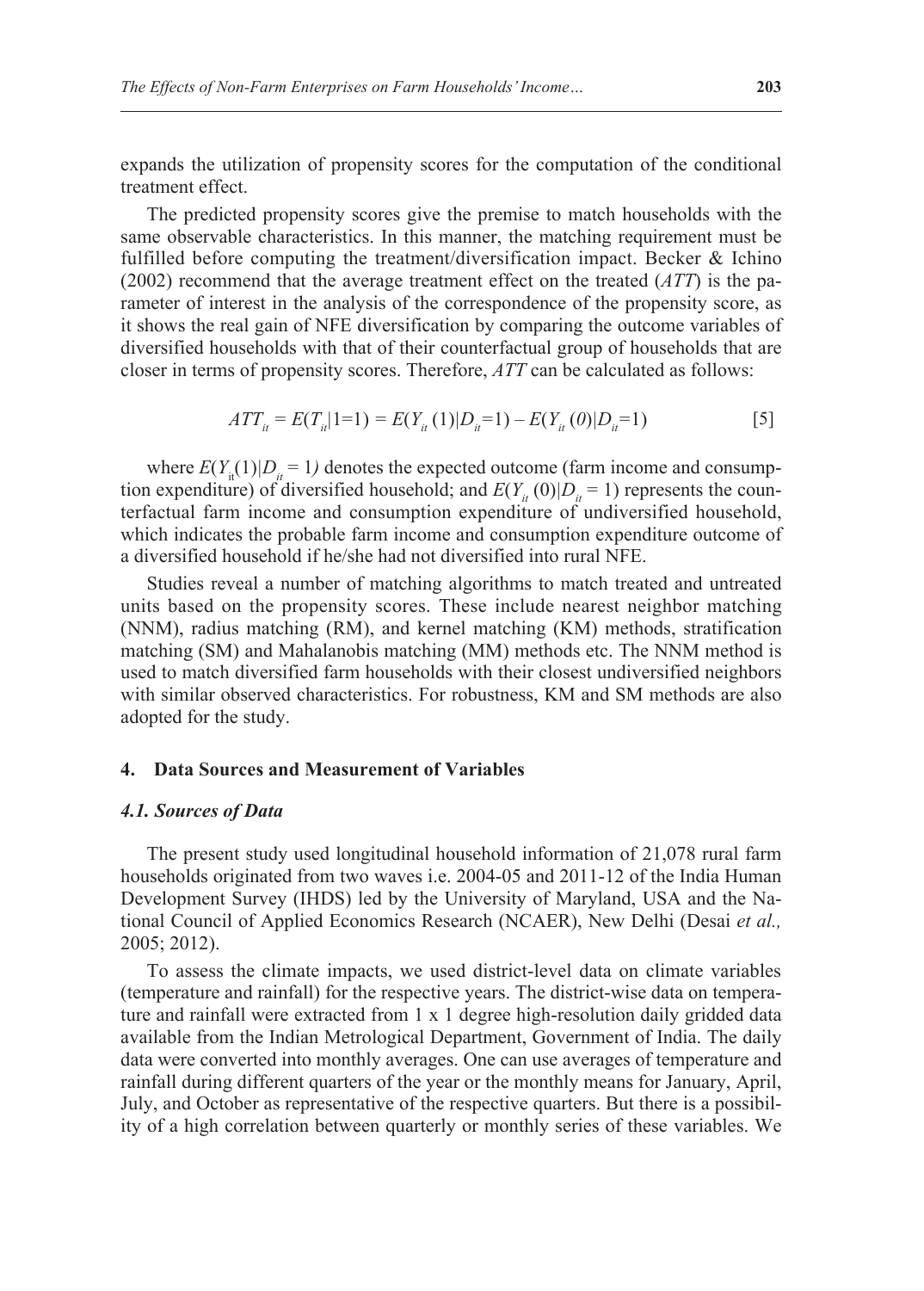have used mean monthly temperature and cumulative rainfall for India's two main crop growing periods, viz., *kharif* (June to September) and *rabi* (October to February), which are less correlated than the quarterly or monthly averages.

The data were scrutinized for errors and outliers. There were various households who had no access to land, owned or leased, but rather had reported income from the farming. A few households have likewise reported unusually low or high earnings from crops not identified with the measure of their landholding size. These observations were avoided from the analysis.

#### *4.2. Measurement Variables*

The dependent variable in the selection equation (Equation [1]) is a binary variable for participation in the rural NFE. It is equivalent to 1 for a farm household that participates in at least one rural non-farm enterprise and 0 for a farm household that does not participate in any rural non-farm enterprise. The dependent variable in the outcome equations (Equations [2] and [3]) are household farm income and consumption expenditure. The independent variables comprise of household and farm characteristics, memberships, road density, and agroecological risks. These factors are presented in Table 2. The household characteristics include religion, caste, family size, dependency ratios, household heads' education level. The level of education is an indicator of human capital; those with a high level of education would have more job opportunities. Furthermore, educated people would have easier access to a great deal of information and would be able to build networks in the better community (Azam *et al.,* 2012). Therefore, the level of education would stimulate the participation of farm households in the NFE, as noted by Lanjouw & Shariff (2004).

Dependency ratios are used to capture the effects of the life cycle on participation in NFE and household farm income and consumption expenditure. These dependency ratios refer to household members over the age of 64 and under 15 years of age to capture the effects of dependents on the likelihood of participating in the NFE. The number of dependents can produce mixed effects in the non-farm commitment of farm households (Shi *et al.,* 2007). On the one hand, with more dependents in a farm household, a high household income is needed to meet consumption and other necessary expenses, stimulating the diversification of household income. On the other hand, farm households with more dependents must spend more time caring for these dependents, reducing the time available for non-farm activities. However, older members can help take care of children, possibly allowing parents to participate in the farm or non-farm activities. However, more dependents in a household would reduce per capita household consumption if the household enjoyed the low household income.

Land ownership in hectares is used to capture the effects of farm characteristics. The land holding variable is used in place of a variable area of farmland because the latter has a greater potential for endogeneity, although the land markets of rural India are inactive, as claimed by Azam *et al.* (2012). Workers employed on larger farms are less flexible, and households with a larger area risk being discouraged from participating in non-farm activities (Benjamin, 1994; Mishra & Goodwin, 1997). So,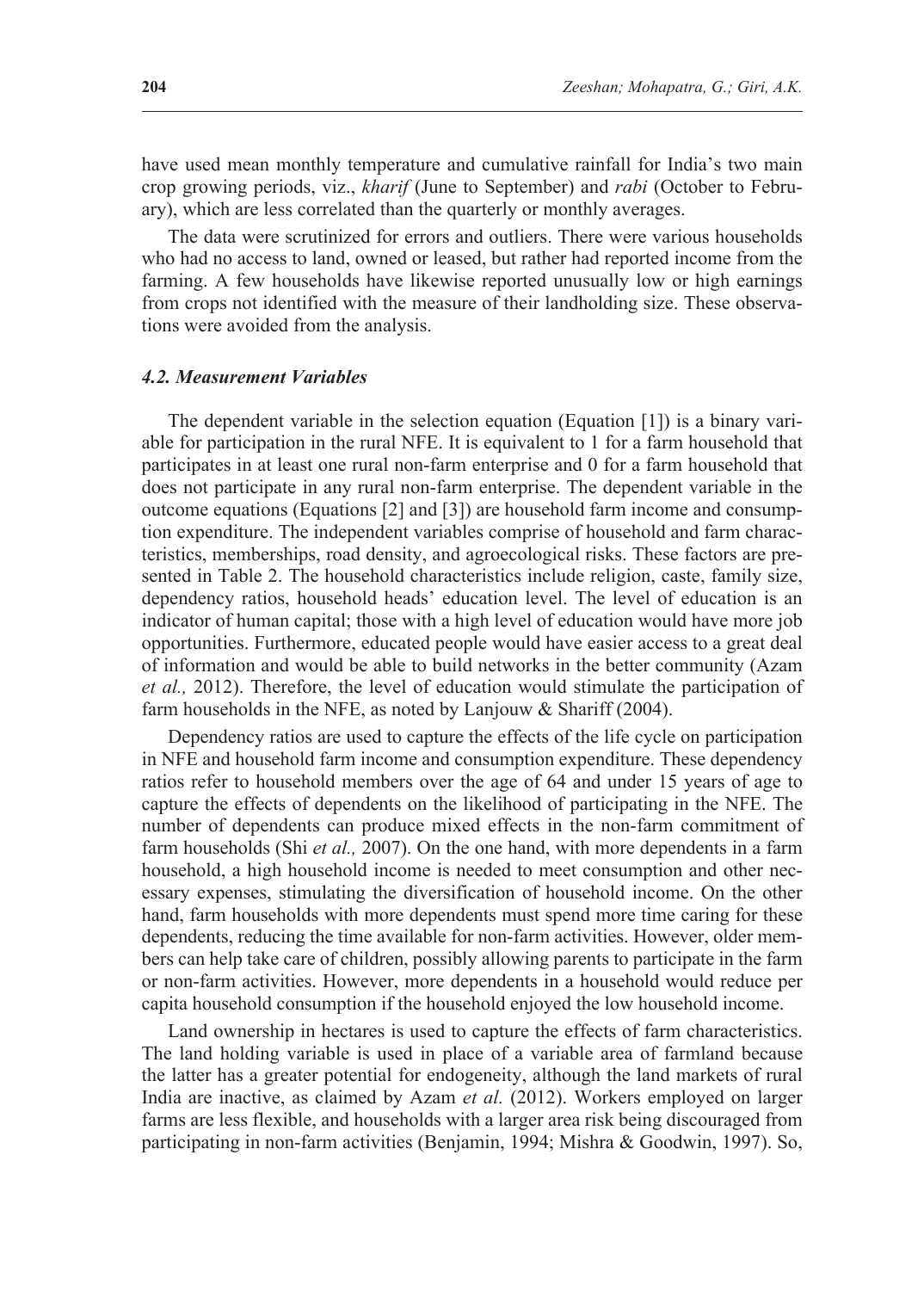land ownership would have negative effects on non-farm participation; however, it is difficult to hypothesize the effects on household consumption due to the potentially conflicting effects.

## TABLE 2

## **Description and Measurement of Principal Variables**

| <b>Variables</b>                                    | <b>Measurement/Definition</b>                                                                                                                                                                       |
|-----------------------------------------------------|-----------------------------------------------------------------------------------------------------------------------------------------------------------------------------------------------------|
| <b>Dependent Variable</b>                           |                                                                                                                                                                                                     |
| • Income diversification<br>in non-farm enterprises | 1 If any member of the household engaged in non-farm enterprises,<br>$0$ otherwise.                                                                                                                 |
| <b>Independent Variables</b>                        |                                                                                                                                                                                                     |
| • Log farm income                                   | Natural log of total income received from cultivation in indian<br>rupees (inr)                                                                                                                     |
| • Farm equipment                                    | Number of farm equipment possessed                                                                                                                                                                  |
| • Religion                                          | $1 =$ Hindu; $2 =$ Muslim; $3 =$ All other religions                                                                                                                                                |
| • Caste                                             | $1 = \text{General}$ ; $2 = \text{Other Backward Cases (OBCs)}$ ; $3 = \text{Scheduling}$<br>Castes (SCs); $4 =$ Schedule Tribes (STs)                                                              |
| • Household size or HH size                         | Number of household members                                                                                                                                                                         |
| • HH dependency ratio                               | {Child (aged upto $14$ ) + Elder (aged more than 65) / Number<br>of family member} * 100                                                                                                            |
| Adult dependency ratio<br>٠                         | {Child (aged upto $14$ ) + Elder (aged more than 65) / Number<br>of adult family member} * 100                                                                                                      |
| • Livestock                                         | Number of livestocks                                                                                                                                                                                |
| • Landholding                                       | Household land possessed in hectares                                                                                                                                                                |
| Road density<br>٠                                   | The ratio of the length of the district's total road network<br>to the district's land area.                                                                                                        |
| • Education                                         | Years of formal education of household head                                                                                                                                                         |
| • No of loans                                       | Number of loans taken from formal or informal institutions                                                                                                                                          |
| SHG membership<br>٠                                 | $1 = Yes$ ; $0 = Otherwise$                                                                                                                                                                         |
| • Credit savings membership                         | $1 = Yes$ ; $0 = Otherwise$                                                                                                                                                                         |
| • Cooperative membership                            | $1 = Yes$ ; $0 = Otherwise$                                                                                                                                                                         |
| • Type of farmers                                   | $1 =$ Marginal (land holding<1 hectare); $2 =$ Small (1<1 and holding<br>$\langle 2 \rangle$ ; 3 = Medium (2 $\langle 1 \rangle$ land holding $\langle 4 \rangle$ ; 4 = Large (land holding $> 4$ ) |
| • Agroecological zones                              | $1 =$ Humid; $2 =$ Semi-arid temperates; $3 =$ Semi-arid tropics; $4 =$ Arid                                                                                                                        |

Source: India Human Development Surveys (IHDS) – Panel Data (2004-05 and 2011-12).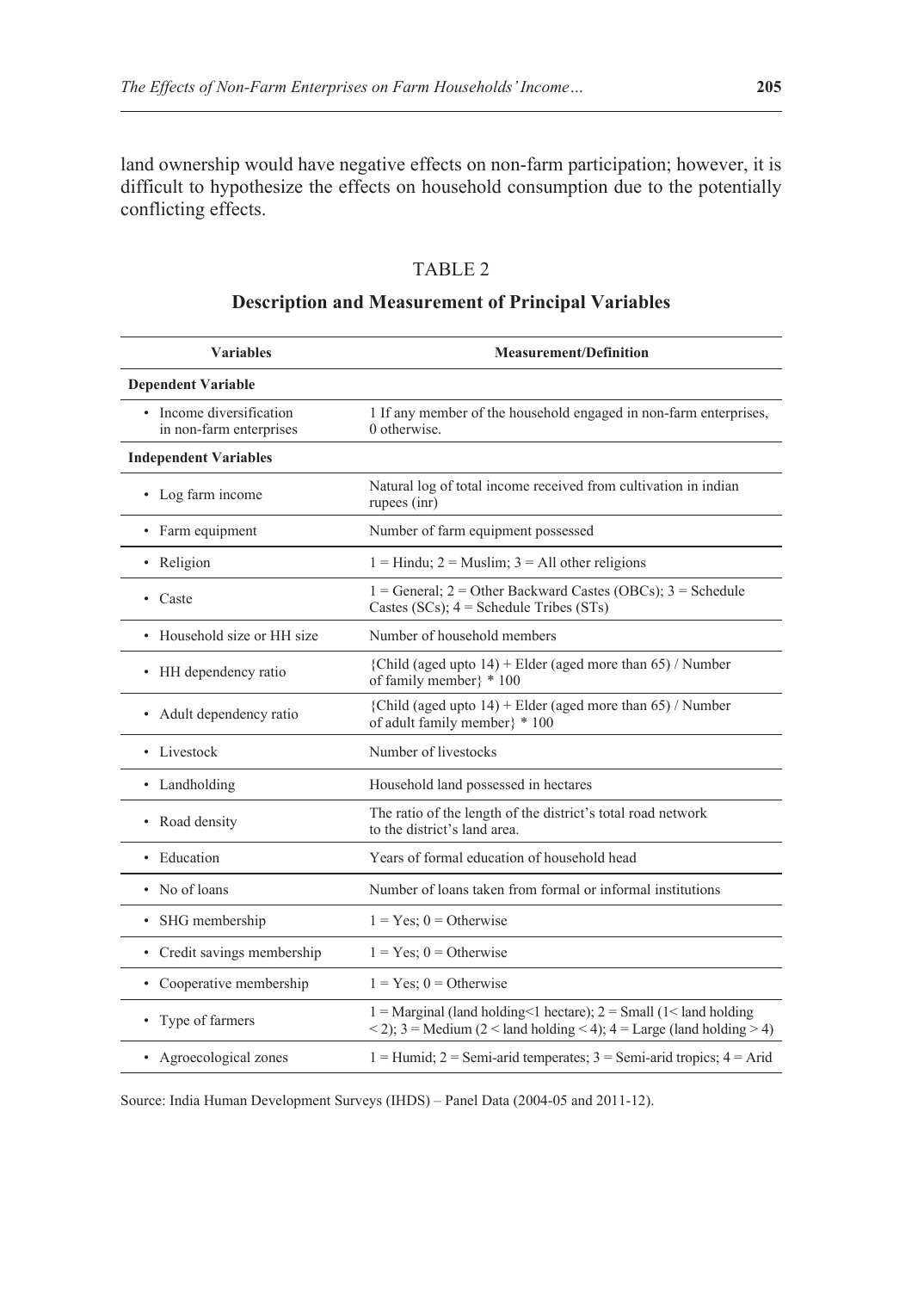A categorical variable for agroecological zones caused by excessive rains and/or floods, drought, rot, birds/other insects and/or rodents is used to capture the effects of agroecological risks. The farmers reported the loss of yield of the aforesaid agroecological factors compared to the previous year up to the time of the interview. Because some farmers produce multiple crops, the use of aggregate amounts of damaged crops to capture such effects is not practical. Moreover, thanks to the availability of information on temperature and precipitation at the district level, the study is based fictitious agroecological zones, with the value of 1 if a farm household belongs to a particular type (humid, semi-arid temperate, semi-arid tropics and arid) of the agroecological zone and 0 if the agricultural family did not belong to that particular agroecological zone. Because the risks that adversely affect agricultural yields, influence the decision of farm households on agricultural and non-agricultural activities and the welfare of household in terms of food consumption (Kaur *et al.,* 2010).

The availability of roads in the district is used as an identification tool in the model because the availability of roads in the district can facilitate the return journey between home and workplace and connect rural economies with the entire economy from India. This creates non-farm employment opportunities for farm households and, therefore, it is likely to motivate farm households to participate in non-farm enterprises.

Remember that we have used the concept of diversification as the participation of farm households in non-farm rural enterprises. In reality, there are many other dimensions of diversification. Farm households can diversify their activities and crops. The decisions made by farm households ultimately depend on the subjective assessment of the advantages and disadvantages of the risk. The ability to take risks is lower for small farmers and, as a result, the risk of non-farm enterprises is likely to be an important consideration for them.

#### **5. Empirical Analysis**

This section begins with a description of the summary statistics of the fundamental factors utilized in the analysis and a descriptive statistical analysis of the differences between farm households that are diversified into non-farm rural enterprises and those that do not. The section ends presenting the results of the econometric analysis.

#### *5.1. Descriptive statistics analysis*

Table 3 presents the summary statistics of the factors utilized in the empirical analysis. The table shows that, on an average, around 12.5 % of farm households are diversifying in rural NFEs and around 89 % of farm households are Hindu, while around 41 % and 28 % of farm household have a place with the class of General and OBC category of caste respectively. The Indian social framework is very heterogeneous and stratified by caste. The scheduled caste (SC) and the scheduled tribe (ST) households are viewed as less-endowed with land and different assets. These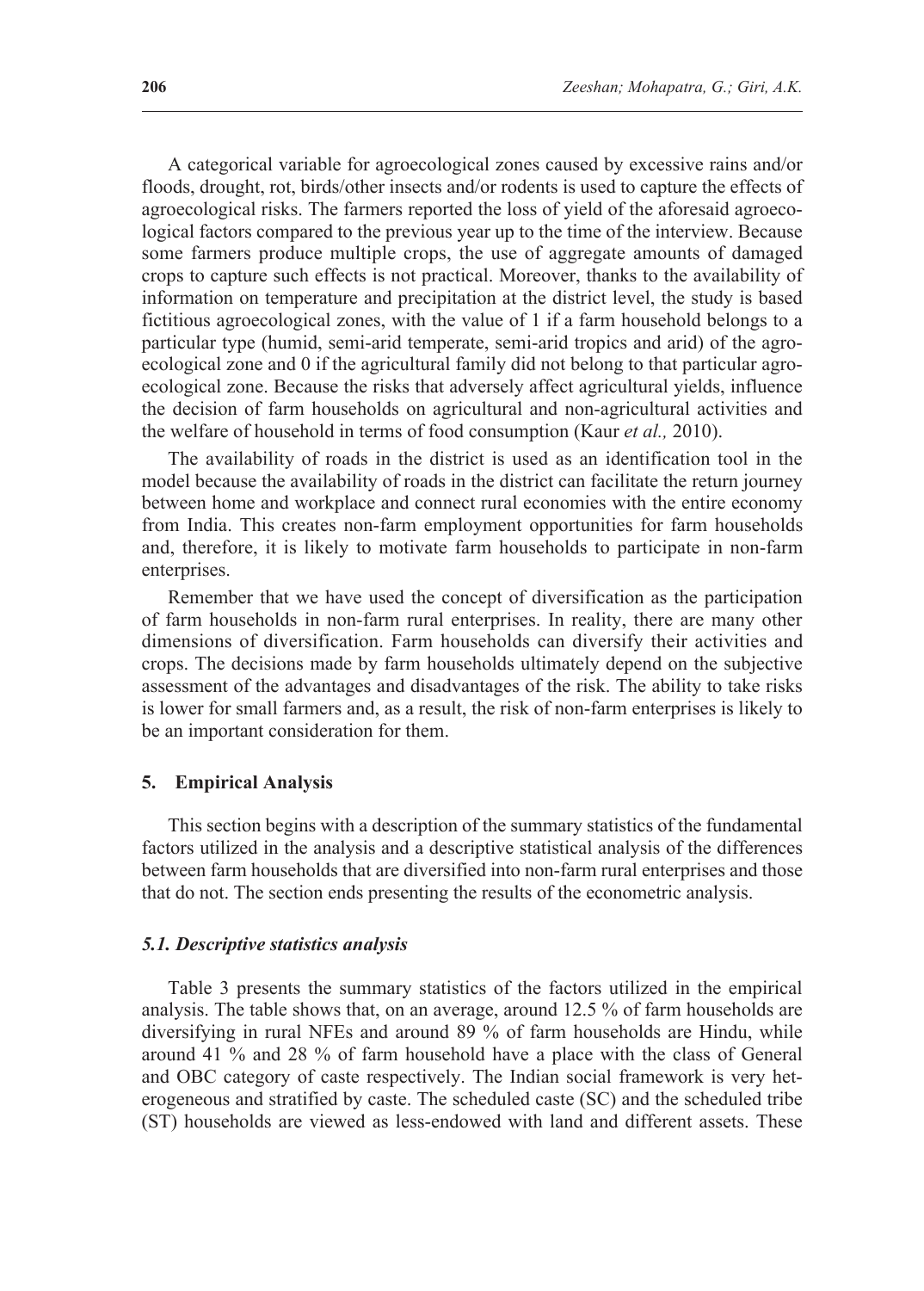households represented about 33% of total farm household in the sample and ought to be more associated with non-farm activities. Moreover, approximately 30 % and 41 % of farm households are in humid and semi-arid tropics regions respectively, while about 75 % of farm households are marginal or small who possessed less than 2 hectares of land.

## TABLE 3

|                             | <b>Full Sample</b> |                              | Sub-samples                |                           |
|-----------------------------|--------------------|------------------------------|----------------------------|---------------------------|
| <b>Explanatory variable</b> | Mean               | <b>Undiversified</b><br>Mean | <b>Diversified</b><br>Mean | Mean<br><b>Difference</b> |
|                             | $(n = 21,078)$     | $(n = 18,456)$               | $(n = 2,622)$              | $(t-test)$                |
| Farm income                 | 84.004.98          | 79.794.20                    | 112.805.60                 | $-33.011.41***$           |
| Consumption expenditure     | 58.192.36          | 55.122.16                    | 79.800.84                  | $-24.678.67***$           |
| Farm equipment              | 1.611              | 1.590                        | 1.759                      | $-0.169***$               |
| <b>Religion:</b>            |                    |                              |                            |                           |
| • Hindu                     | 0.887              | 0.889                        | 0.873                      | $0.015***$                |
| • Muslim                    | 0.064              | 0.061                        | 0.082                      | $-0.021***$               |
| • Other religions           | 0.049              | 0.050                        | 0.045                      | 0.006                     |
| Caste:                      |                    |                              |                            |                           |
| • General                   | 0.417              | 0.418                        | 0.414                      | 0.004                     |
| $\cdot$ OBC                 | 0.278              | 0.271                        | 0.323                      | $-0.052***$               |
| $\cdot$ SC                  | 0.113              | 0.113                        | 0.113                      | 0.001                     |
| $\cdot$ ST                  | 0.192              | 0.198                        | 0.150                      | $0.047***$                |
| HH size                     | 6.019              | 5.901                        | 6.847                      | $-0.946***$               |
| Dependency ratio            | 37.733             | 38.196                       | 34.477                     | $3.719***$                |
| Adult dependency ratio      | 72.992             | 73.740                       | 67.727                     | $6.013***$                |
| Livestock                   | 5.264              | 5.262                        | 5.282                      | $-0.021$                  |
| Land holding                | 1.692              | 1.666                        | 1.871                      | $-0.205***$               |
| Road density                | 632.960            | 628.585                      | 663.757                    | $-35.172***$              |
| Education                   | 7.566              | 7.345                        | 9.129                      | $-1.784***$               |
| Number of loans             | 2.013              | 1.970                        | 2.314                      | $-0.344***$               |

## **Descriptive Statistics of Principal Variables**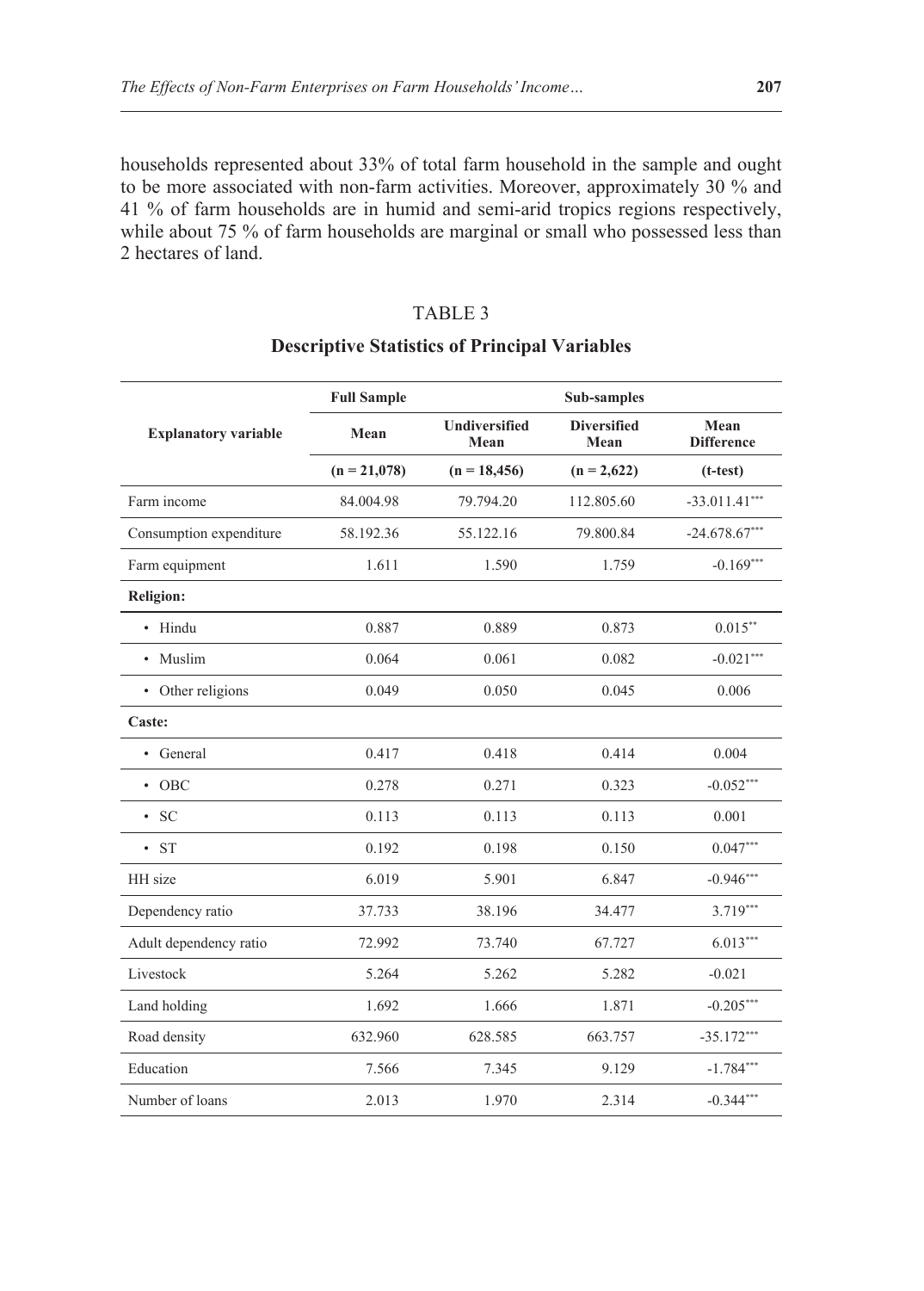#### TABLE 3 (cont.)

#### **Descriptive Statistics of Principal Variables**

|                              | <b>Full Sample</b> |                              | Sub-samples                |                           |
|------------------------------|--------------------|------------------------------|----------------------------|---------------------------|
| <b>Explanatory variable</b>  | Mean               | <b>Undiversified</b><br>Mean | <b>Diversified</b><br>Mean | Mean<br><b>Difference</b> |
|                              | $(n = 21,078)$     | $(n = 18,456)$               | $(n = 2,622)$              | $(t-test)$                |
| Membership:                  |                    |                              |                            |                           |
| <b>SHG</b><br>٠              | 0.148              | 0.147                        | 0.155                      | $-0.008$                  |
| Credit savings<br>٠          | 0.095              | 0.095                        | 0.097                      | $-0.003$                  |
| Cooperative<br>$\bullet$     | 0.079              | 0.071                        | 0.134                      | $-0.063***$               |
| Land class:                  |                    |                              |                            |                           |
| Marginal farmers<br>٠        | 0.490              | 0.496                        | 0.446                      | $0.051***$                |
| Small farmers<br>٠           | 0.233              | 0.224                        | 0.292                      | $-0.067***$               |
| Medium farmers<br>٠          | 0.168              | 0.171                        | 0.150                      | $0.021***$                |
| • Large farmers              | 0.109              | 0.108                        | 0.112                      | $-0.004$                  |
| <b>Agroecological zones:</b> |                    |                              |                            |                           |
| • Humid                      | 0.308              | 0.301                        | 0.356                      | $-0.055***$               |
| Semi-arid temperates<br>٠    | 0.216              | 0.221                        | 0.183                      | $0.038***$                |
| Semi-arid tropics<br>٠       | 0.410              | 0.412                        | 0.401                      | 0.011                     |
| • Arid                       | 0.065              | 0.066                        | 0.060                      | 0.006                     |

\*\*\*, \*\* and \* denotes statistical significance at 1 %, 5 % and 10 % levels respectively.

Source: Authors' calculations based on IHDS – Panel Data (2004-05 and 2011-12).

Table 3 also shows a significant difference between the farm households that participate in NFE and those that do not in terms of the possessing farm equipment, household size, and their dependency ratios etc. The land is an important factor in farm households' decision to diversify their livelihood in NFE. On an average, approximately 1.67 hectares of landholding possessed by the undiversified farm households, while approximately 1.87 hectares of land holding is possessed by the diversified farm households.

The analysis also demonstrates that on an average the heads of diversified household completed nine years of formal education whereas the heads of undiversified households completed seven years of formal education. This shows that an educated person will take part in the NFE. Further, absence or lack of access to external financing may impede investment in farm and non-farm activities in terms of high starting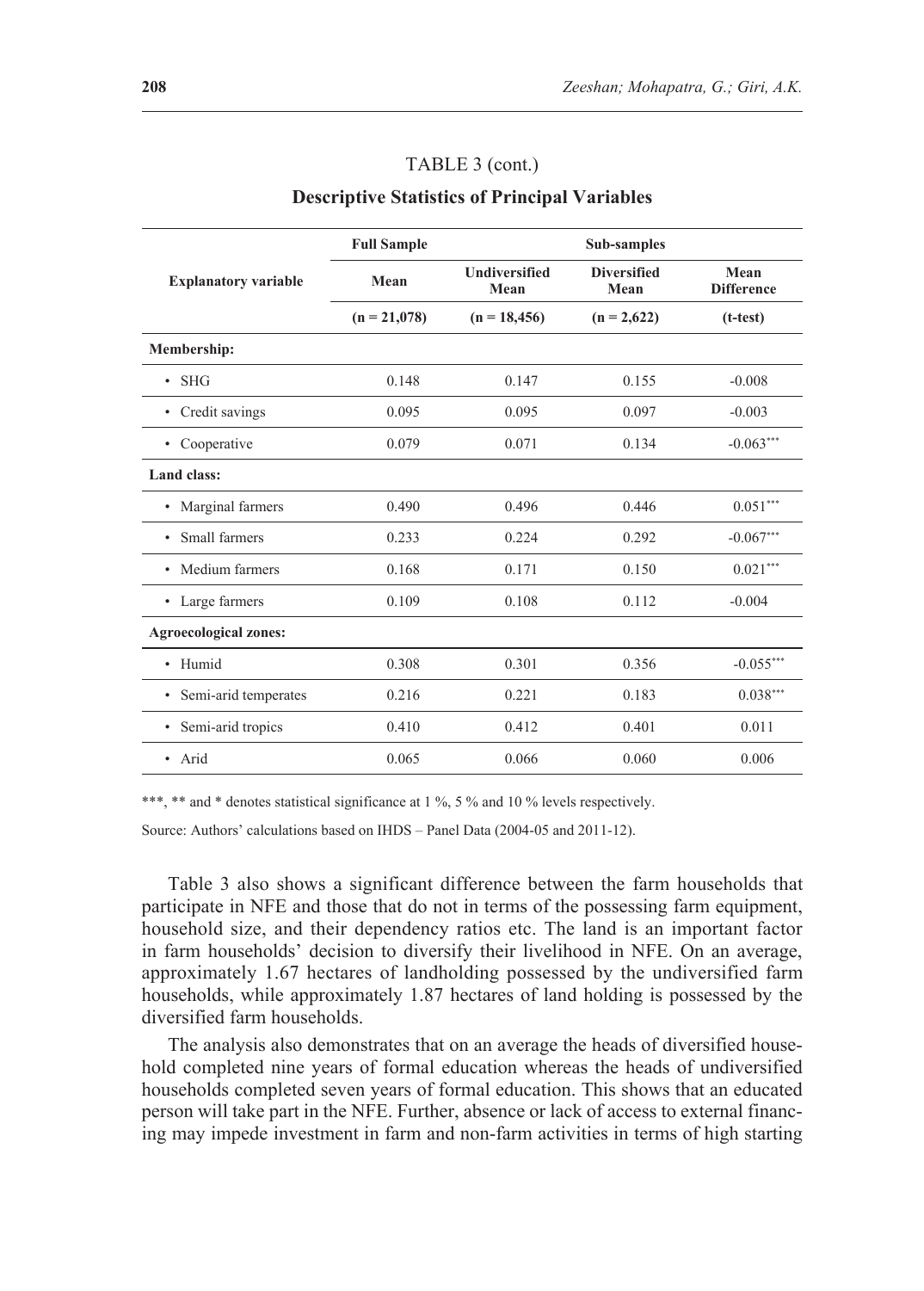capital or even operational costs (Barrett *et al.,* 2001). Our result confirms that about 49 % of the sample farm households have access to credit for agricultural purposes while only 4 % for non-farm business activities. Further, a similar difference with respect to the availability of district road is also observed from the sample. The road density of the diversified households is around 664 against 629 road density of the undiversified households living in a district. This finding reveals that households with high road density are more likely to participate in NFE. Further, the consumption expenditure of Indian rupees (INR) 79,800 for participants in non-farm enterprises which is significantly higher than that of non-participant households, with an average of INR 55,122. Similarly, farm income of participant of non-farm enterprises is significantly higher than non-participants.

#### *5.2. Econometrics Analysis*

The descriptive analysis indicated significant differences in farm income, consumption expenditure, farm and household characteristics between NFE diversified and undiversified farm households. However, to assess correctly the effects of participation in NFE on farm income and consumption expenditure, as described in section 3, a propensity score matching technique is used in the present study. The farm income and consumption expenditure equations are estimated together with the selection equation which explains the farm households' participation in NFEs.

### 5.2.1. Determinants of participation in non-farm enterprises

Table 4 shows the results of panel probit analysis to examine the determining factors of participation of farm households in rural non-farm enterprises in different agroecological zones and the size of landholding. The first column shows the separately estimate results of a panel probit for the full sample, while column 2 to column 5 shows the results of the panel probit models of different agroecological zones. Further, column 6 to column 9 represents the panel probit results for the different type of farmer categories with respect to their land holding. The result shows that the likelihood of participating in NFE is significantly dependent on the farm income, household size, and a number of adult members in the household. Farm households with more adult members in the household are very likely to engage in NFE. The results are consistent with the descriptive statistics and also with the findings of (Lanjouw  $\&$ Shariff, 2004). This is due to the fact that more adult members can help farm households adjustable to non-farm labor market requirements. Additionally, the coefficient of household size is significantly positive, revealing that large farm households are very likely to engage in NFE. This is because the farm households are associated with their requirement of additional income to fulfill their basic needs.

The coefficient of household dependency ratio is significantly negative, suggesting that the farm households with a greater number of young child (aged up to 14 years) and a greater number of elder members (over the age of 64 years) are more likely to be discouraged from participating in NFE. This is due to the fact that farm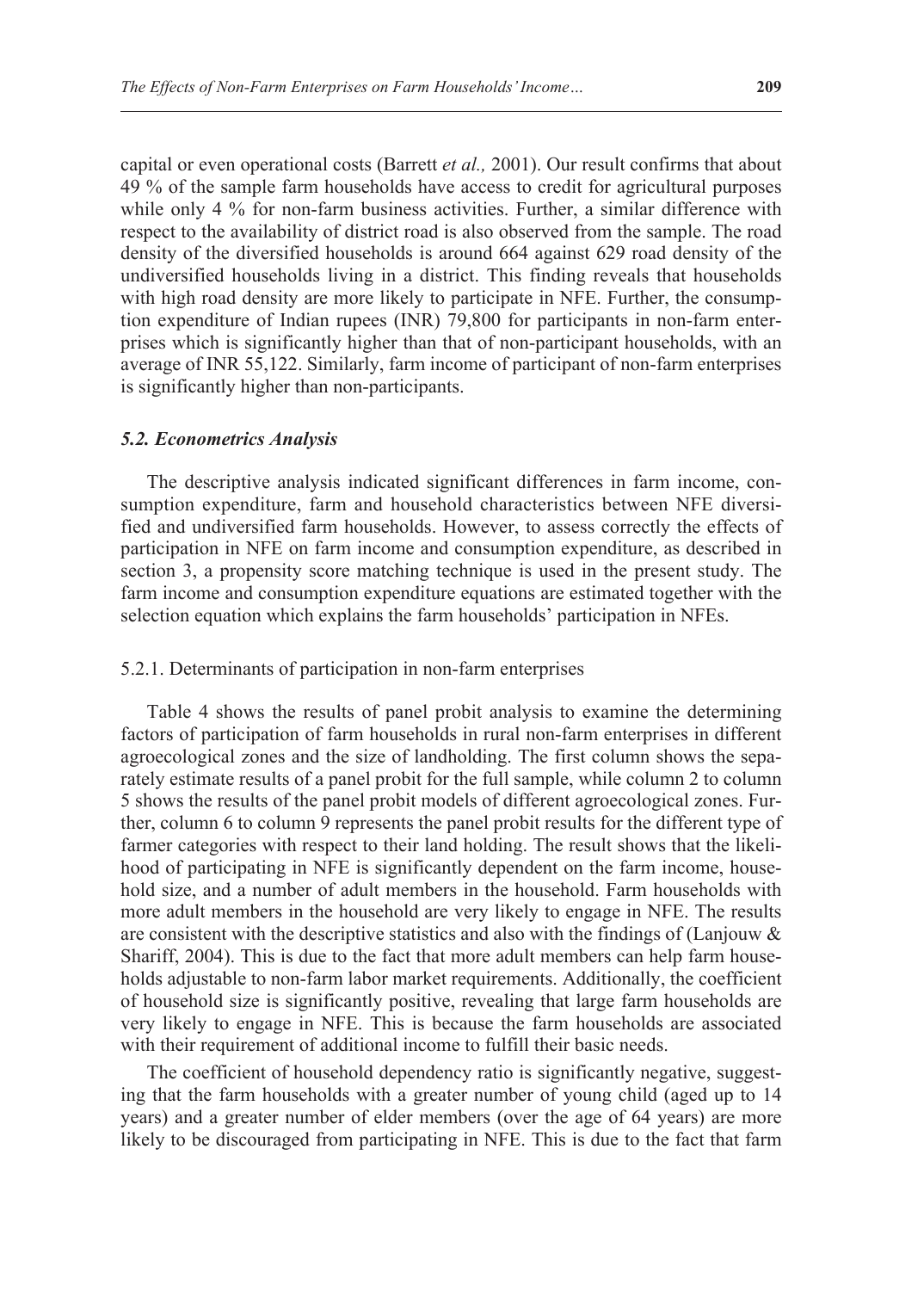households may encounter a shortage of free labor hours when some family members get older and/or young children at home, therefore, more likely to lose non-farm labor opportunities. Landholding has a significantly negative correlation with participation in NFE, which shows that the farm households with larger land are more likely to prefer work on farms rather than to diversify into NFE. Labour employed on larger farms is not flexible and therefore, larger land holdings are very likely to reduce the likelihood of an individual performing non-farm activities (Benjamin, 1994; Mishra & Goodwin, 1997). The availability of roads in the district has a significantly positive correlation with participation in the NFE. Road density can help to facilitate the possibility of moving back and forth between home and workplace and create income generation opportunities in the non-farm sector for active farm households, which is likely to induce farm households to participate in non-farm uses.

Membership of SHG and cooperative association is very important factors influencing diversification decision in NFE as well. Farm households having membership in various formal and informal financial institutions get involved in more non-farm business activities. Further, the result shows that households residing in semi-arid temperate, semi-arid tropics and arid regions are less likely to diversify into NFE than those living in the humid region of rural India. The result with respect to land holding shows that medium and large farmers are less like to diversify as compared to marginal farmers. The coefficient of access to formal credit is positive and significant, which indicates the importance of formal credit for the development of NFE in rural areas. In support of this finding, Abdulai & Crolerees (2001) reveal that the lack of an effective formal credit market is one of the factors that has influenced the development of NFE's activities in developing countries.

The diversification by small and marginal farmers towards non-farm rural enterprises that can significantly increase farm income has always been questioned in the literature. This is due to reasons such as diseconomies of scale and lack of access to factors such as capital and information etc. The statistical evidence shows that positive diversification towards non-farm rural enterprises for small owners rather than anti-smallholder. However, small farmers play a proportionally larger role than large farmers. These patterns are consistent with simple comparative advantage-based production choices. Even with small landholdings with high labor endowments, such as farm households diversify toward non-farm enterprises. The results are robust to several tests on specification including those related to self-selection.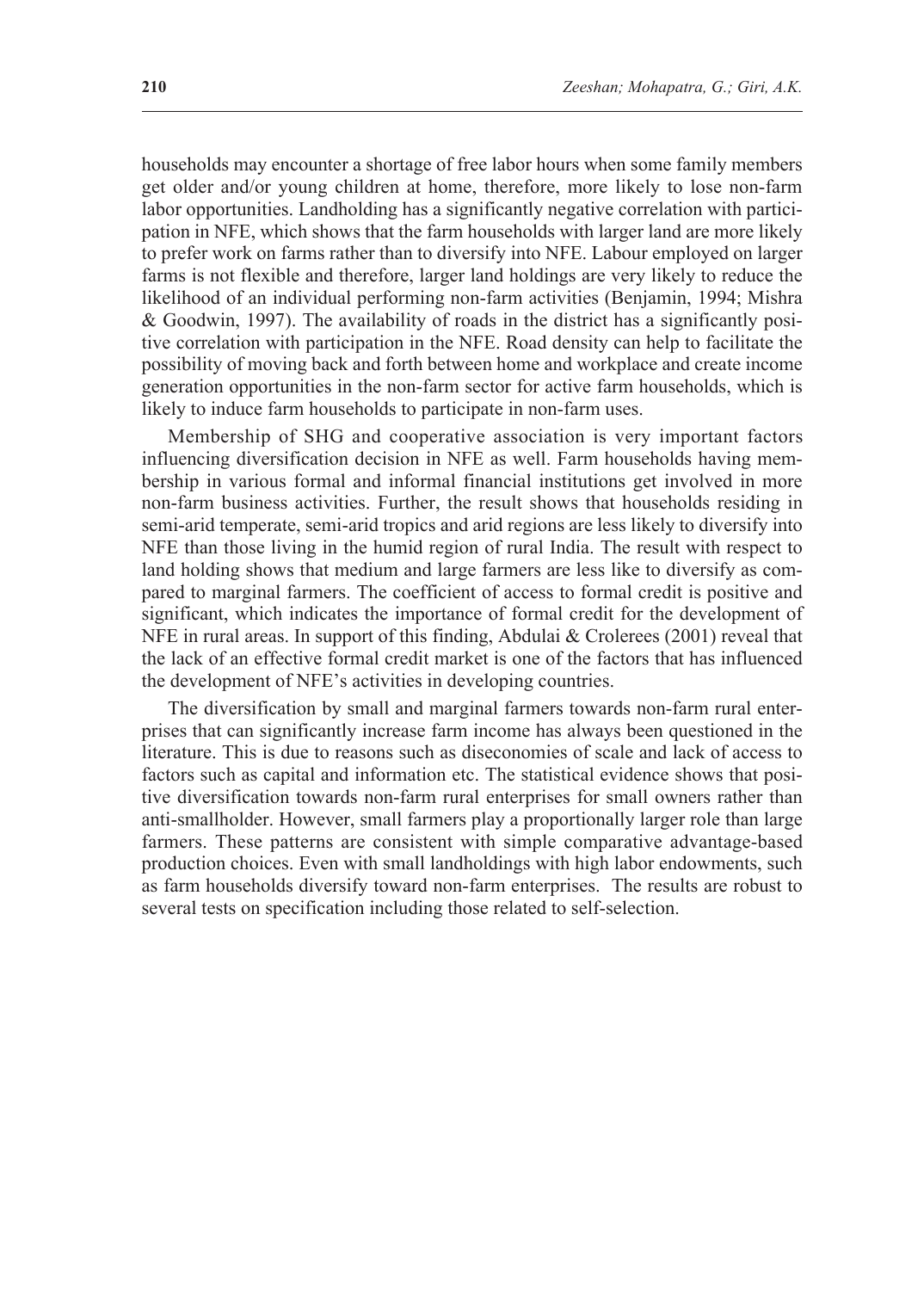## TABLE 4

## **Determinants of Income Diversification of Farm Households in Rural Non-farm Enterprises**

|                                 | Full<br>Sample | Humid         | Semi-arid<br>Temperate                                                 | Semi-<br>arid<br><b>Tropics</b> | Arid      | <b>Marginal</b> | Small      | Medium     | Large     |
|---------------------------------|----------------|---------------|------------------------------------------------------------------------|---------------------------------|-----------|-----------------|------------|------------|-----------|
|                                 | (1)            | (2)           | (3)                                                                    | (4)                             | (5)       | (6)             | (7)        | (8)        | (9)       |
|                                 |                |               | Dependent variable = income diversification in rural non-farm Business |                                 |           |                 |            |            |           |
| Log farm<br>income              | $0.286***$     | $0.258***$    | $0.355***$                                                             | $0.309***$                      | 0.127     | $0.283***$      | $0.504***$ | $0.261***$ | $0.115*$  |
| Farm<br>equipment               | $-0.009$       | $-0.015$      | $-0.041*$                                                              | 0.013                           | 0.004     | $-0.044*$       | $-0.056$   | 0.031      | 0.010     |
| Religion                        |                |               |                                                                        |                                 |           |                 |            |            |           |
| Muslim                          | $0.292***$     | 0.028         | $0.660***$                                                             | $0.426**$                       | $-0.486$  | $0.226**$       | 0.267      | 0.237      | $0.567*$  |
| Other<br>religions              | $-0.204*$      | $-0.160$      | $-0.583*$                                                              | $-0.003$                        | $-0.014$  | $-0.097$        | $-0.274$   | $-0.309$   | $-0.391$  |
| Caste                           |                |               |                                                                        |                                 |           |                 |            |            |           |
| OBC                             | $0.158***$     | $0.273***$    | 0.045                                                                  | 0.010                           | $0.318*$  | 0.082           | $0.295*$   | 0.192      | 0.199     |
| <b>SC</b>                       | $0.274***$     | $0.357***$    | $-0.325$                                                               | $0.337***$                      | 0.318     | $-0.002$        | $0.541**$  | $0.875***$ | $0.459*$  |
| <b>ST</b>                       | $-0.163***$    | $-0.192*$     | $-0.110$                                                               | $-0.119$                        | $-0.103$  | $-0.262***$     | $-0.147$   | 0.079      | $-0.052$  |
| Hh size                         | $0.033*$       | 0.044         | $-0.014$                                                               | 0.055                           | 0.048     | 0.067           | 0.048      | $-0.009$   | 0.002     |
| HH<br>dependency<br>ratio       | $-0.003*$      | $-0.007**$    | 0.003                                                                  | $-0.0005$                       | $-0.007$  | 0.0004          | $-0.011**$ | 0.00007    | $-0.0005$ |
| Adult<br>dependency<br>ratio    | 0.0004         | $-0.0003$     | $-0.001$                                                               | 0.001                           | $0.004*$  | $-0.002**$      | $0.004**$  | 0.001      | 0.002     |
| Livestocks                      | $-0.008**$     | 0.001         | $-0.032***$                                                            | $-0.007$                        | $-0.002$  | 0.002           | $-0.022*$  | $-0.002$   | $-0.013*$ |
| Road<br>density                 | $0.011*$       | $0.015*$      | 0.031                                                                  | 0.010                           | 0.008     | $0.016**$       | 0.007      | 0.007      | $0.045**$ |
| Education                       | $0.032**$      | $0.113^{***}$ | 0.016                                                                  | 0.017                           | 0.073     | 0.021           | $0.065*$   | 0.029      | 0.030     |
| Loans                           | $0.025***$     | $0.033**$     | $0.035***$                                                             | 0.015                           | $0.045*$  | $0.025***$      | $0.041**$  | $-0.002$   | $0.033**$ |
| <b>SHG</b><br>membership        | 0.048          | $-0.296***$   | $0.630***$                                                             | $0.212**$                       | $-0.073$  | 0.120           | $-0.088$   | 0.077      | 0.171     |
| Credit<br>savings<br>membership | $-0.197**$     | $-0.025$      | $-0.051$                                                               | $-0.288**$                      | $-0.692*$ | $-0.151$        | $-0.408*$  | $-0.025$   | $-0.137$  |
| Cooperative<br>membership       | $0.383***$     | $0.823***$    | $0.274*$                                                               | $0.226**$                       | 0.297     | $0.183*$        | $0.819***$ | 0.159      | $0.287*$  |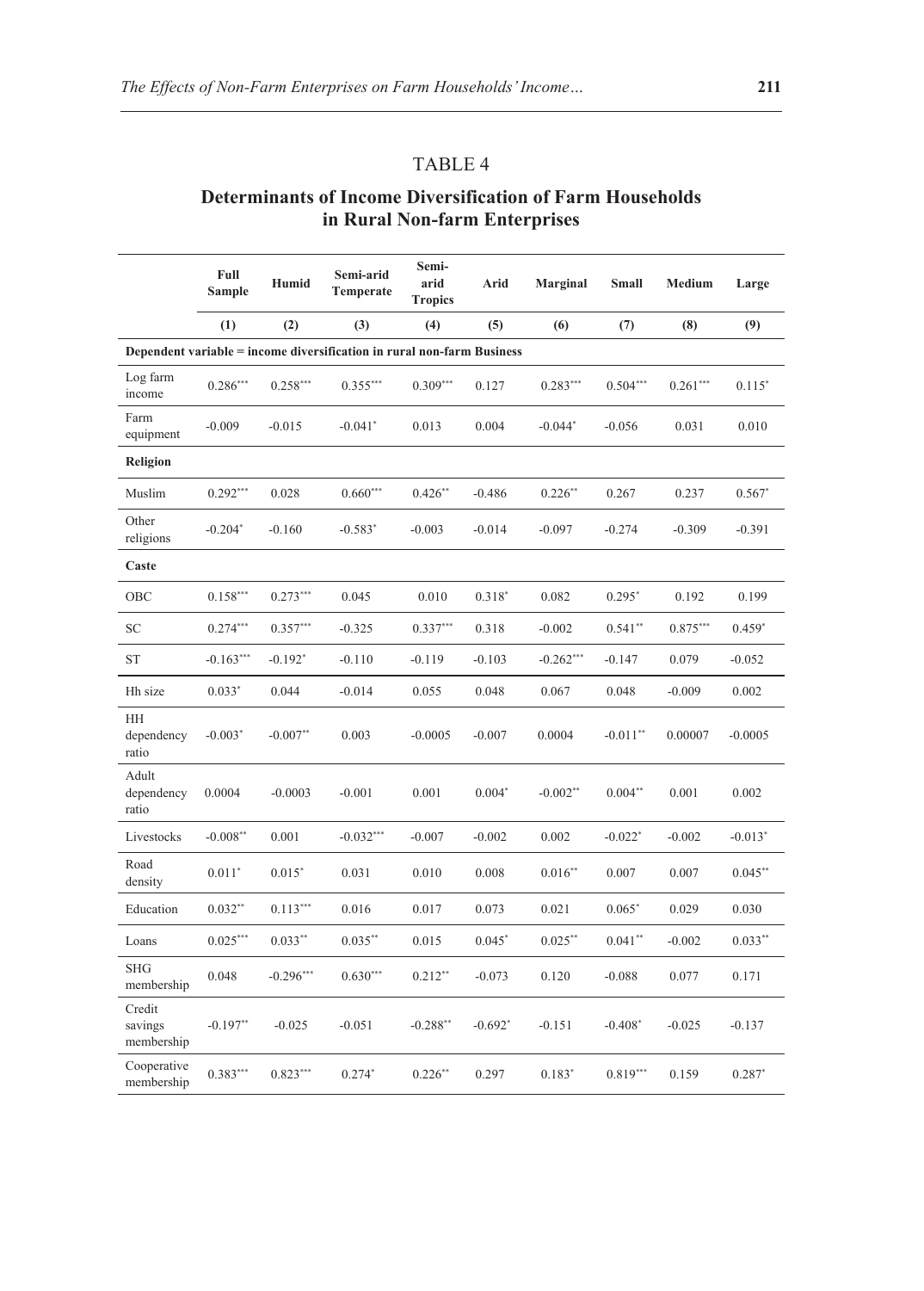#### TABLE 4 (cont.)

### **Determinants of Income Diversification of Farm Households in Rural Non-farm Enterprises**

|                             | Full<br><b>Sample</b> | Humid                 | Semi-arid<br>Temperate | Semi-<br>arid<br><b>Tropics</b> | Arid        | Marginal    | <b>Small</b> | <b>Medium</b> | Large       |
|-----------------------------|-----------------------|-----------------------|------------------------|---------------------------------|-------------|-------------|--------------|---------------|-------------|
|                             | (1)                   | (2)                   | (3)                    | (4)                             | (5)         | (6)         | (7)          | (8)           | (9)         |
| Small                       | 0.075                 | $0.227*$              | $-0.138$               | $0.144*$                        | 0.078       |             |              |               |             |
| Medium                      | $-0.281***$           | $-0.388$ <sup>*</sup> | $-0.506***$            | $-0.029$                        | 0.157       |             |              |               |             |
| Large                       | $-0.564***$           | $-0.289$              | $-0.706***$            | $-0.266*$                       | $-0.140$    |             |              |               |             |
| <b>Agroecological zones</b> |                       |                       |                        |                                 |             |             |              |               |             |
| Semi-arid<br>temperates     | $-0.383***$           |                       |                        |                                 |             | $-0.183**$  | $-0.876***$  | $-0.311*$     | $-0.130$    |
| Semi-arid<br>tropics        | $-0.205***$           |                       |                        |                                 |             | $-0.190**$  | $-0.436***$  | $0.247*$      | $-0.027$    |
| Arid                        | $-0.314***$           |                       |                        |                                 |             | $-0.346**$  | $-0.732**$   | 0.183         | $-0.021$    |
| Cons                        | $-3.977***$           | $-3.793***$           | $-4.774***$            | $-4.478***$                     | $-3.300***$ | $-3.474***$ | $-6.087***$  | $-5.343***$   | $-3.118***$ |
| Lnsig2u                     | $-0.389**$            | $-0.083$              | $-1.176*$              | $-0.715**$                      | $-1.707$    | $-1.273**$  | $0.842**$    | $-0.350$      | $-2.800$    |
| Sigma u                     | 0.823                 | 0.959                 | 0.555                  | 0.699                           | 0.426       | 0.529       | 1.523        | 0.839         | 0.246       |
| Rho                         | 0.404                 | 0.479                 | 0.236                  | 0.328                           | 0.153       | 0.219       | 0.699        | 0.413         | 0.057       |
| N                           | 16545                 | 5100                  | 3857                   | 6492                            | 1096        | 7698        | 4076         | 3082          | 1689        |

Note: *Significance level of the difference: \* p < 0.05, \*\* p < 0.01, \*\*\* p <0.001 Robust standard errors clustered at the district-level in parentheses.*

Omitted groups: *Religion:* hindu. *Caste:* general. *Land Class:* marginal. *Agro-ecological Zones:* humid.

Source: Authors' calculations, using round 1 (2004-05) and round 2 (2011-12) of IHDS Data.

## 5.2.2. Effects of participation in non-farm enterprises on farm income and consumption expenditure of farm households in different agro-ecological zones

To account for the effects of heterogeneous treatment in estimating the relationship between treatment and outcome variables, we implemented the propensity score matching (PSM) to obtain the average treatment effects on the treated (ATT). In PSM, we include a large set of covariates. The set of variables that meet the technical requirements of the common support and the balance properties are considered. The estimates of the propensity of diversified and non-diversified farm households within a common support region was used to balance the observed distribution of covariates between the two groups in order to ensure that households with the same covariates have the same probability as to select in assessing the impact of diversification in the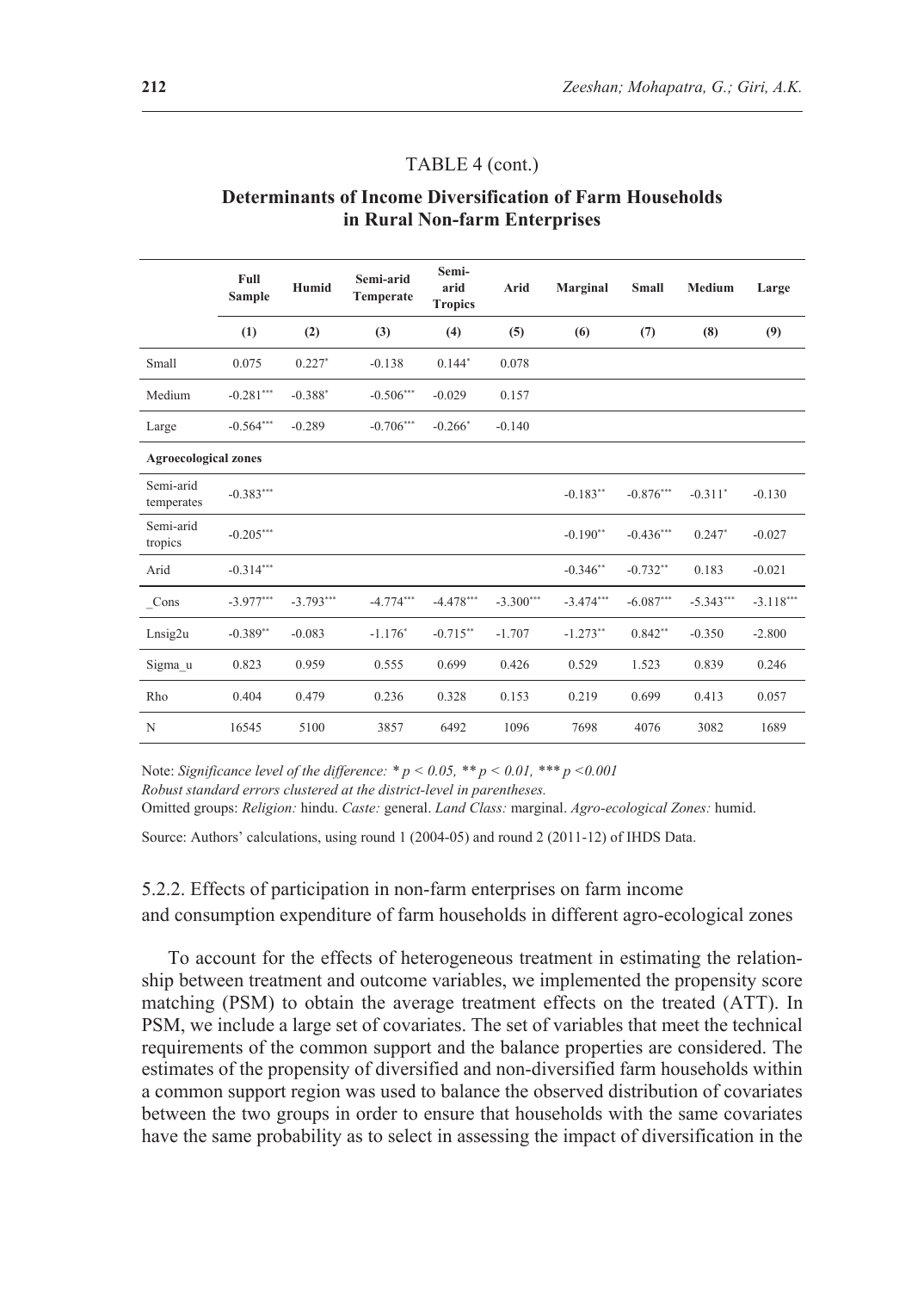NFE on farm income and consumption expenditure of farm households in rural India and in various agro-ecological zones.

## TABLE 5

## **Impact of Income Diversification on Farm Income and Household Consumption**

|                | Matching<br><b>Algorithms</b> | <b>Number</b><br>of Treated<br><b>Units</b> | <b>Number</b><br>of Control<br><b>Units</b> | <b>ATT</b> | <b>Standard</b><br>Error | $T -$<br><b>Statistics</b> |
|----------------|-------------------------------|---------------------------------------------|---------------------------------------------|------------|--------------------------|----------------------------|
|                | <b>Farm Income</b>            |                                             |                                             |            |                          |                            |
|                | Full Sample                   | 2088                                        | 1875                                        | 12736.90   | 18910.66                 | 2.67                       |
|                | Humid                         | 789                                         | 550                                         | 14647.41   | 7380.40                  | 1.99                       |
|                | Semi-Arid Temperates          | 402                                         | 337                                         | 41772.16   | 8513.29                  | 4.91                       |
|                | Semi-Arid Tropics             | 782                                         | 637                                         | 30958.95   | 9467.84                  | 3.27                       |
|                | Arid                          | 115                                         | 99                                          | 2283.18    | 29082.15                 | 0.08                       |
|                | Marginal                      | 881                                         | 704                                         | 9475.69    | 16991.63                 | 0.56                       |
|                | Small                         | 670                                         | 420                                         | 18649.06   | 7581.39                  | 2.46                       |
|                | Medium                        | 347                                         | 293                                         | 31008.08   | 9451.39                  | 3.28                       |
| <b>Nearest</b> | Large                         | 196                                         | 169                                         | 49127.52   | 64595.03                 | 0.76                       |
| Neighbour      | Consumption                   |                                             |                                             |            |                          |                            |
|                | Full Sample                   | 2077                                        | 1659                                        | 16562.17   | 3567.55                  | 4.64                       |
|                | Humid                         | 785                                         | 572                                         | 17782.31   | 10642.52                 | 1.67                       |
|                | Semi-Arid Temperates          | 401                                         | 357                                         | 11768.98   | 14132.74                 | 0.83                       |
|                | Semi-Arid Tropics             | 776                                         | 700                                         | 12132.80   | 8237.89                  | 1.47                       |
|                | Arid                          | 115                                         | 95                                          | $-967.59$  | 9591.14                  | 0.10                       |
|                | Marginal                      | 876                                         | 739                                         | 10673.79   | 6528.96                  | 1.64                       |
|                | Small                         | 667                                         | 442                                         | 41528.38   | 20362.20                 | 2.04                       |
|                | Medium                        | 345                                         | 336                                         | 20271.34   | 11768.81                 | 1.72                       |
|                | Large                         | 195                                         | 172                                         | 107.07     | 16943.67                 | 0.01                       |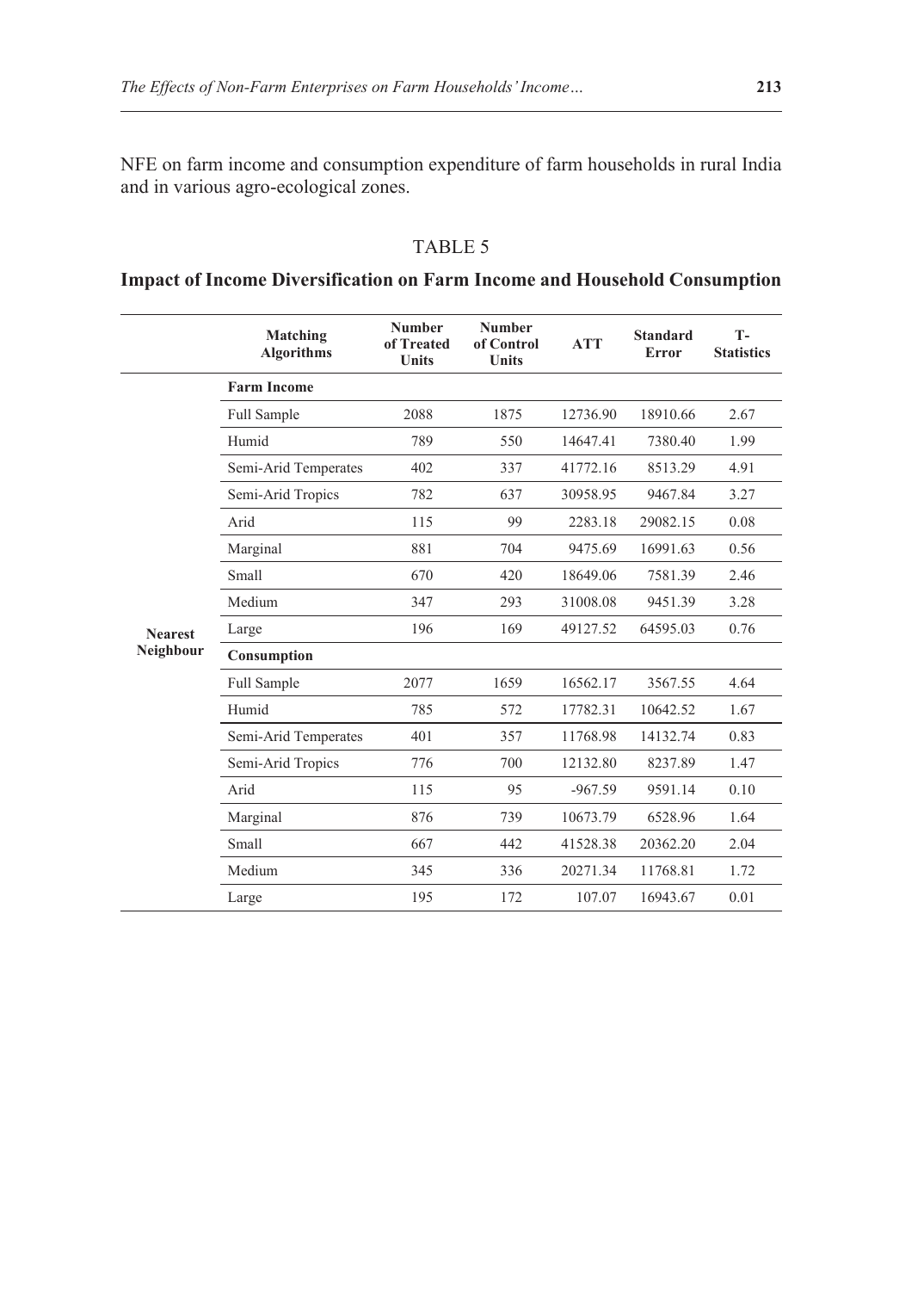## TABLE 5 (cont.)

## **Impact of Income Diversification on Farm Income and Household Consumption**

|                    | Matching<br><b>Algorithms</b> | <b>Number</b><br>of Treated<br><b>Units</b> | <b>Number</b><br>of Control<br><b>Units</b> | <b>ATT</b> | <b>Standard</b><br>Error | $T -$<br><b>Statistics</b> |
|--------------------|-------------------------------|---------------------------------------------|---------------------------------------------|------------|--------------------------|----------------------------|
|                    | <b>Farm Income</b>            |                                             |                                             |            |                          |                            |
|                    | Full Sample                   | 2088                                        | 14996                                       | 15517.77   | 3945.56                  | 3.93                       |
|                    | Humid                         | 789                                         | 4338                                        | 29498.33   | 19195.49                 | 1.54                       |
|                    | Semi-Arid Temperates          | 402                                         | 3533                                        | 25981.97   | 16768.28                 | 1.55                       |
|                    | Semi-Arid Tropics             | 782                                         | 5939                                        | 32518.55   | 6340.33                  | 5.13                       |
|                    | Arid                          | 115                                         | 1013                                        | 44898.74   | 34581.74                 | 1.30                       |
|                    | Marginal                      | 881                                         | 7045                                        | 21084.60   | 4434.88                  | 4.75                       |
|                    | Small                         | 670                                         | 3545                                        | 5187.86    | 9377.12                  | 0.55                       |
|                    | Medium                        | 347                                         | 2816                                        | 29966.13   | 9355.11                  | 3.20                       |
| Kernal<br>Matching | Large                         | 196                                         | 1594                                        | 22142.70   | 26036.69                 | 0.85                       |
| <b>Method</b>      | Consumption                   |                                             |                                             |            |                          |                            |
|                    | Full Sample                   | 2077                                        | 14462                                       | 8550.6     | 1607.42                  | 5.32                       |
|                    | Humid                         | 785                                         | 4251                                        | 2134.8     | 4168.70                  | 0.51                       |
|                    | Semi-Arid Temperates          | 401                                         | 3383                                        | 17351.6    | 5614.64                  | 3.09                       |
|                    | Semi-Arid Tropics             | 776                                         | 5704                                        | 5500.2     | 5770.42                  | 0.95                       |
|                    | Arid                          | 115                                         | 959                                         | 15873.5    | 18220.95                 | 0.87                       |
|                    | Marginal                      | 876                                         | 6821                                        | 18796.3    | 2902.79                  | 6.48                       |
|                    | Small                         | 667                                         | 3405                                        | 19201.8    | 6099.34                  | 3.15                       |
|                    | Medium                        | 345                                         | 2717                                        | 17300.6    | 10430.05                 | 1.66                       |
|                    | Large                         | 195                                         | 1527                                        | 15368.6    | 5375.29                  | 2.86                       |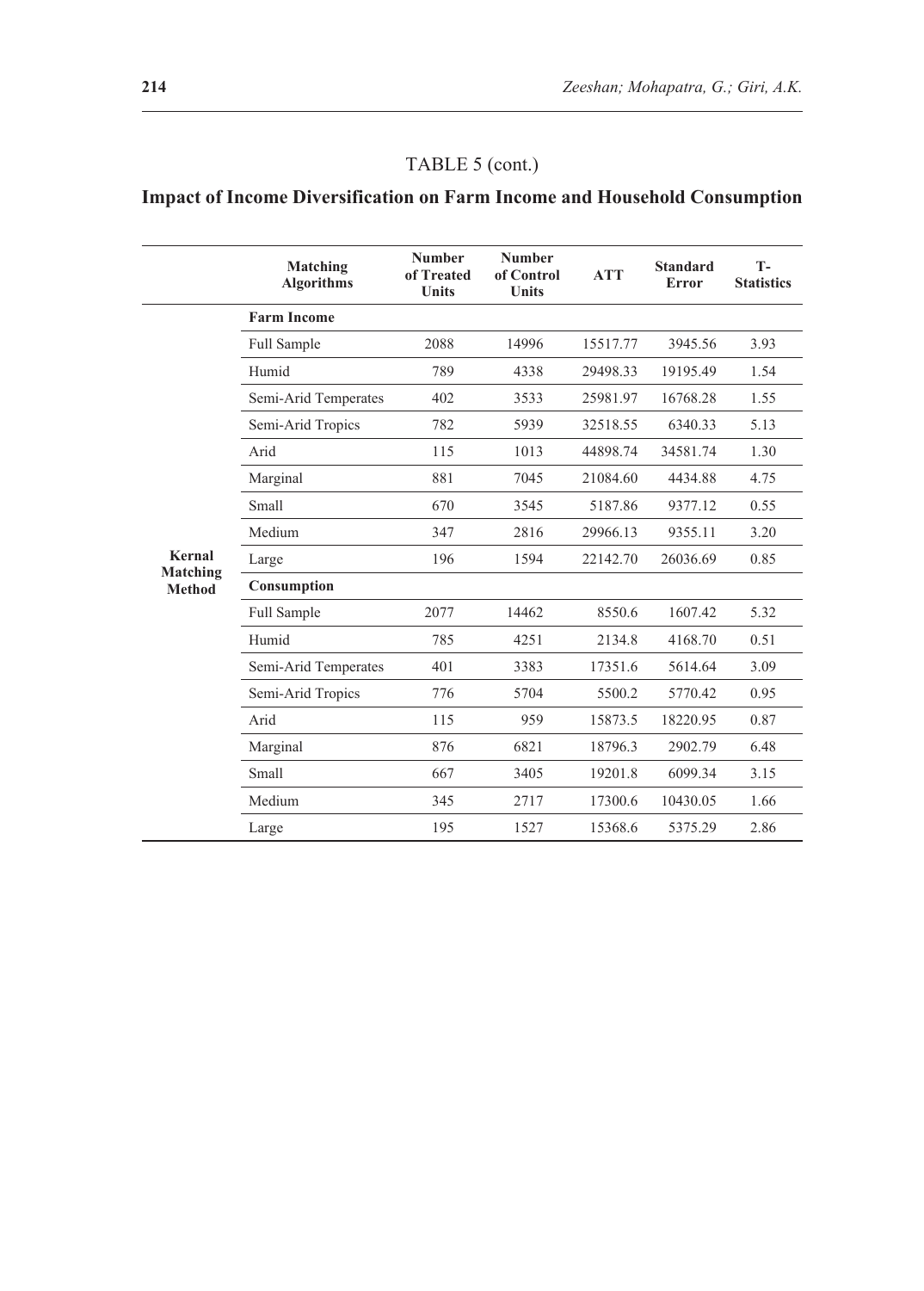#### TABLE 5 (cont.)

#### **Impact of Income Diversification on Farm Income and Household Consumption**

|                                   | Matching<br><b>Algorithms</b> | <b>Number</b><br>of Treated<br><b>Units</b> | <b>Number</b><br>of Control<br><b>Units</b> | <b>ATT</b> | <b>Standard</b><br>Error | $T -$<br><b>Statistics</b> |
|-----------------------------------|-------------------------------|---------------------------------------------|---------------------------------------------|------------|--------------------------|----------------------------|
|                                   | <b>Farm Income</b>            |                                             |                                             |            |                          |                            |
|                                   | <b>Full Sample</b>            | 2088                                        | 14996                                       | 12196.86   | 6860.10                  | 1.78                       |
|                                   | Humid                         | 789                                         | 4338                                        | 6450.40    | 10469.62                 | 0.62                       |
|                                   | Semi-Arid Temperates          | 401                                         | 3534                                        | 22724.81   | 11127.03                 | 2.04                       |
|                                   | Semi-Arid Tropics             | 781                                         | 5940                                        | 23386.30   | 7905.73                  | 2.96                       |
|                                   | Arid                          | 114                                         | 1014                                        | 31570.84   | 34066.07                 | 0.93                       |
|                                   | Marginal                      | 881                                         | 7045                                        | 7530.33    | 8061.72                  | 0.93                       |
|                                   | Small                         | 670                                         | 3545                                        | 8645.08    | 9412.59                  | 0.92                       |
| <b>Stratification</b><br>Matching | Medium                        | 346                                         | 2817                                        | 22535.47   | 5302.05                  | 4.25                       |
|                                   | Large                         | 196                                         | 1594                                        | 11697.75   | 35361.11                 | 0.33                       |
|                                   | Consumption                   |                                             |                                             |            |                          |                            |
|                                   | Full Sample                   | 2077                                        | 14462                                       | 3304.26    | 3270.39                  | 1.01                       |
|                                   | Humid                         | 781                                         | 4255                                        | 9753.11    | 5416.61                  | 1.80                       |
|                                   | Semi-Arid Temperates          | 398                                         | 3386                                        | 10614.90   | 9537.66                  | 1.11                       |
|                                   | Semi-Arid Tropics             | 776                                         | 5704                                        | 2422.16    | 4665.28                  | 0.52                       |
|                                   | Arid                          | 112                                         | 962                                         | 4135.51    | 17012.65                 | 0.24                       |
|                                   | Marginal                      | 876                                         | 6821                                        | 12864.28   | 2604.78                  | 4.94                       |
|                                   | Small                         | 667                                         | 3405                                        | 20812.53   | 4368.70                  | 4.76                       |
|                                   | Medium                        | 344                                         | 2718                                        | 12566.49   | 6162.69                  | 2.04                       |
|                                   | Large                         | 195                                         | 1527                                        | 5456.65    | 14583.06                 | 0.37                       |

Source: Authors' calculations, using round 1 (2004-05) and round 2 (2011-12) of IHDS Data.

For the present purpose nearest neighbor matching, kernel matching and stratification matching techniques were used to assess the impact of NFE diversification on farm income and consumption expenditure. The results presented in Table 6 indicates that NFE diversification has a positive significant impact on farm income as well as consumption expenditure of farm households in rural India. Specifically, the estimates of the average treatment effect on the treated group (ATT) show that farm households that diversified into NFE have on average more farm income and consumption expenditure of INR 12736.90 and INR 15517.77 Indian rupees respectively than those that have not diversified into NFE. This shows that diversified households are financially more secured than undiversified households. This implies that the in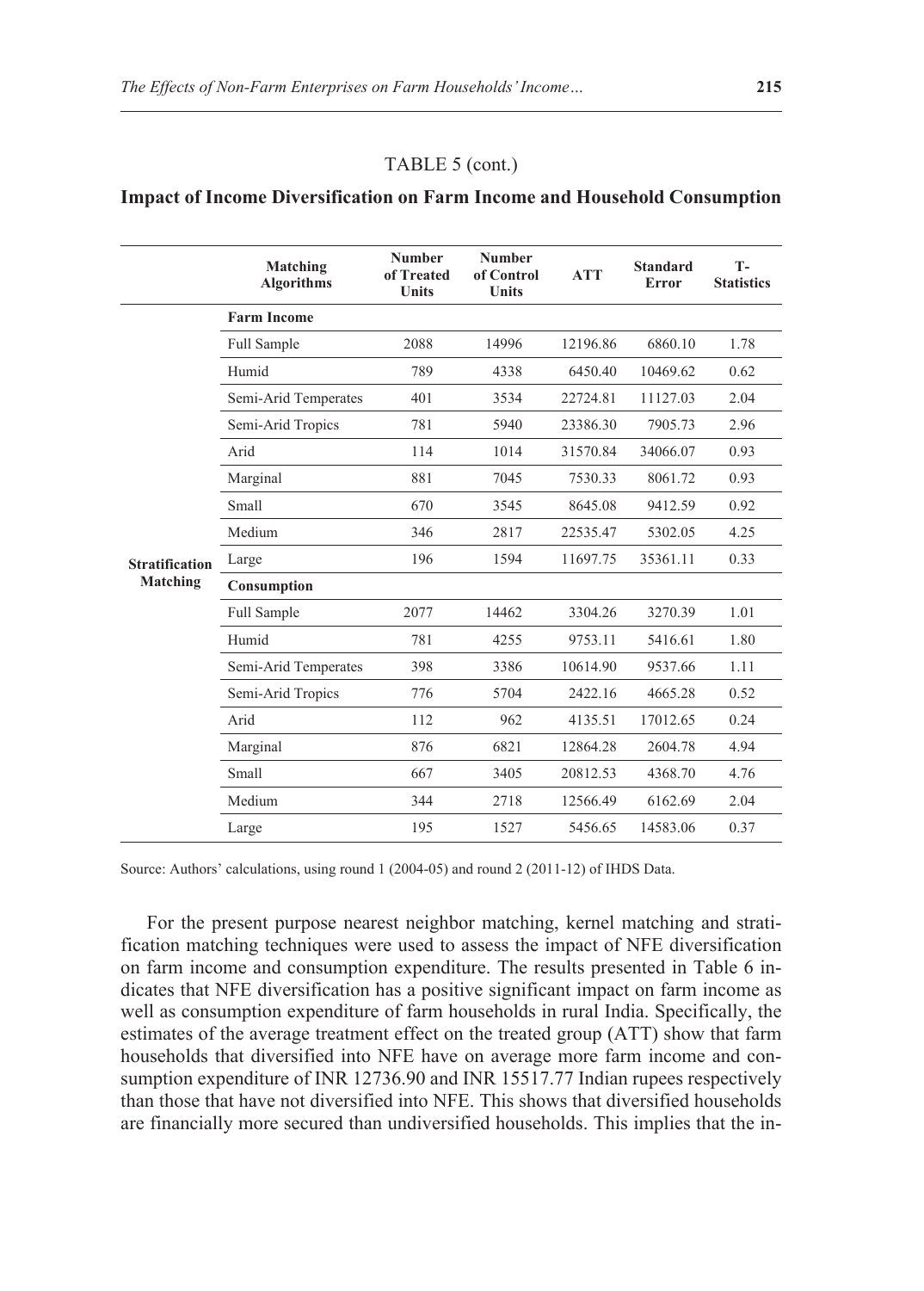creased household income from diversification assist in the significant improvement of farming practices results in more farm income and more consumption expenditure experienced by farm households. Therefore, non-farm diversification tends to play a vital role in raising farm income and improving consumption expenditure of farm households in rural India. This result is consistent with the finding of Ali & Peerlings (2012) who uses a similar approach to investigate the effect of participation in NFE activities on farm household economic wellbeing in Ethiopia.

Sensitivity analysis is performed using kernel gaussian and stratification matching techniques to check if our nearest neighbor matching results are robust to other matching methods. The results of all three methods presented in Table 6 confirms that our nearest neighbor matching results are quite robust and is not sensitive to other matching techniques. However, the nearest neighbor outcomes are slightly different than that of other techniques in some cases.

#### **6. Conclusion and Policy Implications**

To examine the determinants of income diversification in non-farm enterprises (NFE) among the farm households and its effects on their farm income and consumption expenditure in different agroecological zones. This study utilizes information from the nationally representative panel survey data of same rural farm households from India Human Development Survey (IHDS) conducted in 2004-05 and 2011-12. The panel probit result (random effect) shows that decision of income diversification in NFE is determined by household head characteristics, household endowments, community-level characteristics, and farm characteristics. Farm income, consumption, household size, dependency ratio, number of adults, number of livestock, educational attainment of the individual household heads and cooperative membership are found to have a significant impact on rural NFE diversification decision. Household size as one of the endowments of the rural household has a significant positive impact on NFEs activities. Similarly, road density at the district level has an important influence on NFE diversification. The results also indicate that households residing humid zone are more likely to diversify into NFEs than their counterparts in semiarid temperate, semi-arid tropics and arid zones. Another result of this study is that rural farm households that have access to self-help groups and cooperative associations have managed to overcome the barriers associated with entry into NFE activities. This is an interesting finding that has not received much attention in previous studies and describes the importance of social networks and loans in promoting NFE activities in different agroecological zones of rural India.

The second part of the study employs the propensity score matching technique to assess the impacts of NFE diversification on farm income and consumption expenditure of the farm households. The result shows that NFE diversification has a positive significant impact on the farm income as well as the consumption expenditure. This finding is consistent with the widely held view in the literature that income from NFE activities plays a vital role to smoothen household consumption expenditure and in improving the economic wellbeing of household status.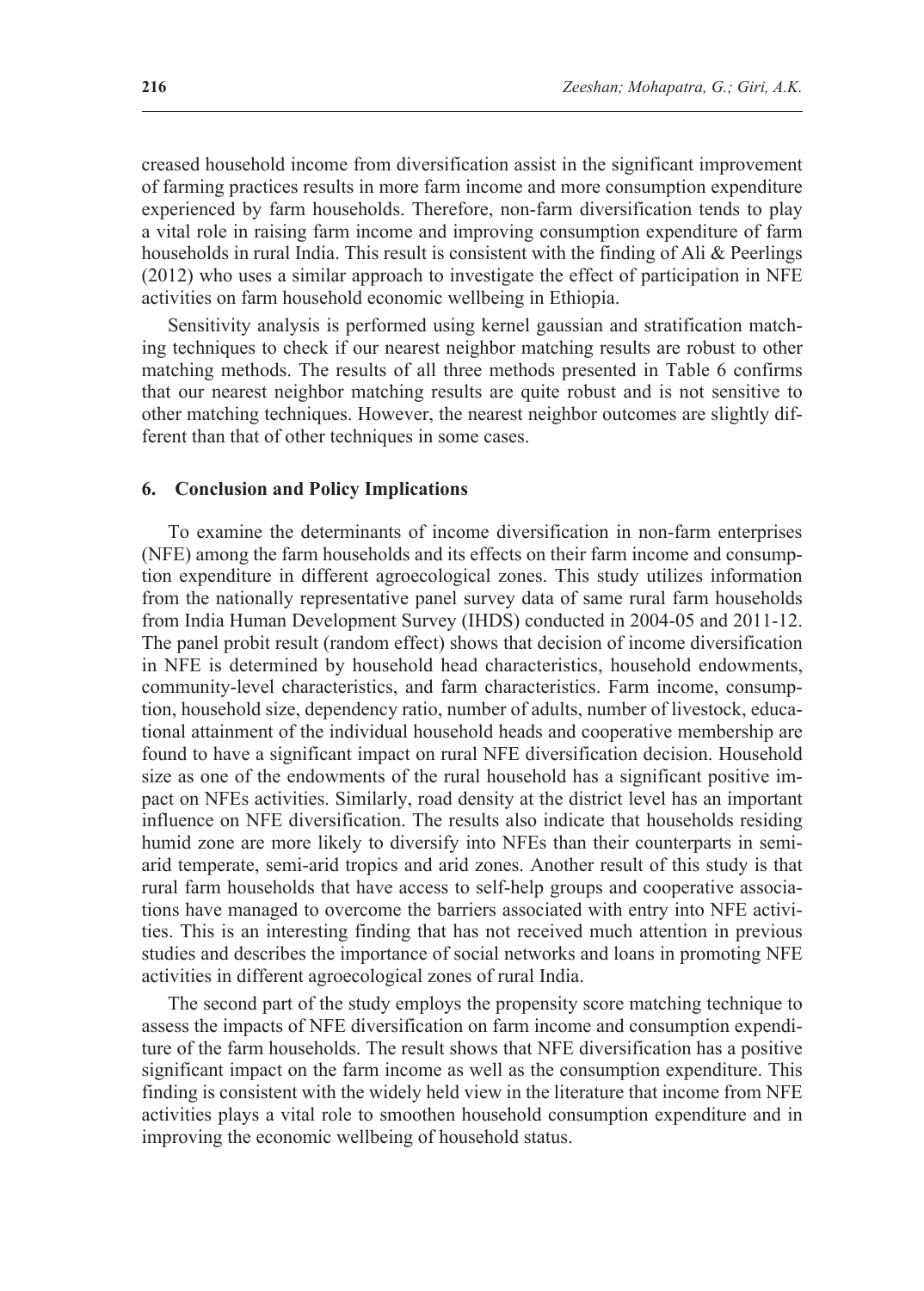The results of the study have important policy implications because inequality is neutral to changes in farm incomes, development policies should emphasize on the intensification and livelihood diversification of small farms, which dominate Indian agriculture and make huge contributions to national food security. At the same time, it is necessary to develop markets, infrastructures, and institutions that allow rural non-farm enterprises to move forward on a path of sustainable growth. Animal husbandry is widely practiced in India by small landowners. The livestock generates a regular flow of products, contribute to the leveling of consumption during periods of crop losses and assume the banking and insurance functions. Moreover, being concentrated among small farmers, livestock reduces income inequality. Efforts and investments must, therefore, be oriented towards livestock development. Poor families depend more on salaries for their livelihood. This requires the creation of sustainable job opportunities in the non-farm rural sector. The non-farm enterprises have considerable potential to improve the income of the poor if they are able to overcome some of the financial and market barriers they encounter while entering in the non-farm sector.

Policies to improve access to credit for rural farm households would not only improve the possibility of their participation in NFE in India in general but would also encourage investment in NFE rural areas in different agroecological zones and in several land class farm households. The availability of credit makes it easier for agricultural households to invest in businesses and improve productivity in agriculture through the adoption of improved technologies and the purchase of livestock. Therefore, the government's effort to tackle the doubling of farmers' incomes should aim to improve access to credit in rural areas through microfinance and cooperative formations. Policymakers must give their correct position to issues related to rural infrastructure, education and gender issues. The results imply that the policy should focus on promoting non-farm enterprise opportunities in the rural agricultural communities of India, especially in the semi-arid temperate, semi-arid tropics and arid zones, given its impact on farm incomes and consumption expenditure. Any policy to promote food security must go beyond food production measures. Policies should include both food production measures and measures that contribute to generating additional income for rural farm households by developing alternative livelihood opportunities. Therefore, although this study does not support non-farm enterprise activities as a substitute for agriculture, non-farm enterprise could be a reliable complement to agricultural activities. Therefore, policies should focus on making nonfarm enterprise opportunities available to rural farm households and helping them to overcome entry barriers.

### **7. Limitations**

This paper does not aim to answer the long-term welfare impacts of this occupational or consumption expenditure transitions in India, each of which could be answered only retrospectively sometime later in the future. The modest contribution of the paper is to describe the determining factors of income diversification in non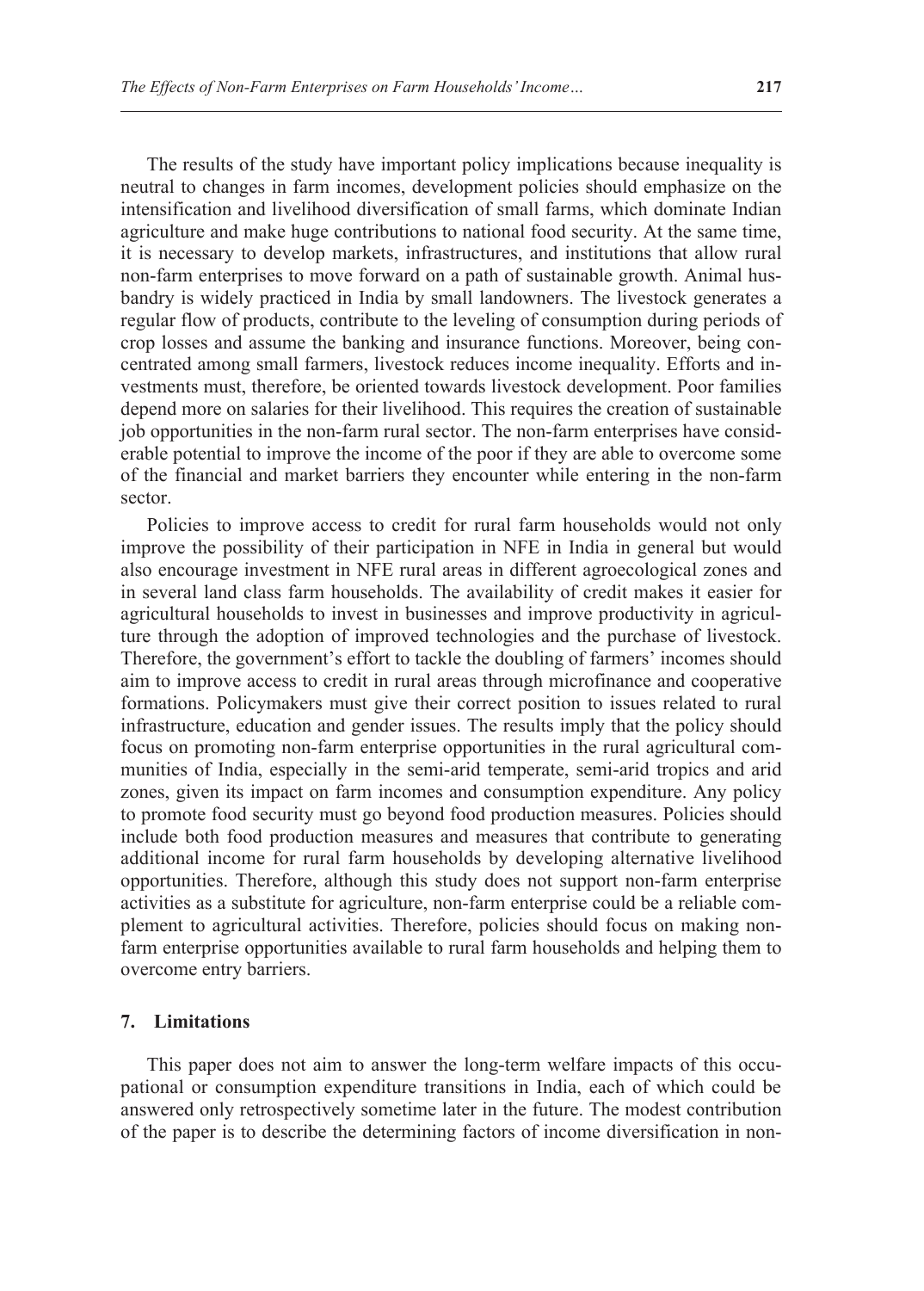farm enterprises and its effect on farm income and consumption expenditure of farm households, which opens up further avenues of research on describing the pathways involving rural non-farm enterprises, their survival and performance, food and nonfood expenditure diversity and farm investment. Despite a through exploration of the data, we were not able to construct significant instrumental factors which would have been a good candidate on theoretical grounds to get rid of endogeneity concerns from all possible models. While we controlled for confounding variables - religion, caste, education of household head, involvement in credit savings and agricultural cooperative associations, land ownership and agroecological zone impacts - unobserved characteristics might still be concern with respect to estimated strength of association between non-farm enterprises participation, consumption expenditure, and farm income. Consumption expenditures were estimated with expenditure data collected during a 30 days recall period, instead of a 7 days' time period. Though a longer recall period may have captured a wider selection of consumed goods and services by a household, it would also be adding a certain degree of "noise" into the estimates by reducing their accuracy.

#### **8. References**

- Abdulai, A. & Crolerees, A. (2001). "Determinants of Income Diversification amongst Rural Households in Southern Mali". *Food Policy*, 26(4), 437-452. [http://dx.doi.org/10.1016/S0306-9192\(01\)00013-6.](https://www.sciencedirect.com/science/article/abs/pii/S0306919201000136?via%3Dihub)
- Adams (Jr), R.H. (2001). *Non-Farm Income, Inequality, and Poverty in Rural Egypt and Jordan*. Policy Research Working Paper 2572. Washington, D.C.: World Bank. Retrieved from: [https://openknowledge.worldbank.org/bitstream/](https://openknowledge.worldbank.org/bitstream/handle/10986/19687/multi0page.pdf?sequence=1&isAllowed=y) [handle/10986/19687/multi0page.pdf?sequence=1&isAllowed=y.](https://openknowledge.worldbank.org/bitstream/handle/10986/19687/multi0page.pdf?sequence=1&isAllowed=y)
- Adams (Jr), R.H. & He, J.J. (1995). *Sources of Income Inequality and Poverty in Rural Pakistan*. Research Report No. 102. Washington, D.C.: International Food Policy Research Institute. Retrieved from: [http://ebrary.ifpri.org/utils/getfile/col](http://ebrary.ifpri.org/utils/getfile/collection/p15738coll2/id/125568/filename/125599.pdf)[lection/p15738coll2/id/125568/filename/125599.pdf.](http://ebrary.ifpri.org/utils/getfile/collection/p15738coll2/id/125568/filename/125599.pdf)
- Ali, M. & Peerlings, J. (2012). "Farm Households and Non-Farm Activities in Ethiopia: Does Clustering influence Entry and Exit?" *Agricultural Economics*, 43(3), 253-266. [http://dx.doi.org/10.1111/j.1574-0862.2012.00580.x.](http://dx.doi.org/10.1111/j.1574-0862.2012.00580.x)
- Azam, M.S., Imai, K.S. & Gaiha, R. (2012). *Agricultural Supply Response and Smallholders Market Participation – The Case of Cambodia*. Discussion Paper DP2012-09. Kobe, Japan: Research Institute for Economics and Business Administration, Kobe University. Retrieved from: [https://www.rieb.kobe-u.ac.jp/](https://www.rieb.kobe-u.ac.jp/academic/ra/dp/English/DP2012-09.pdf) [academic/ra/dp/English/DP2012-09.pdf.](https://www.rieb.kobe-u.ac.jp/academic/ra/dp/English/DP2012-09.pdf)
- Babatunde, R.O. & Qaim, M. (2009). "Patterns of Income Diversification in Rural Nigeria: Determinants and Impacts". *Quarterly Journal of International Agriculture*, 48(4), 305-320.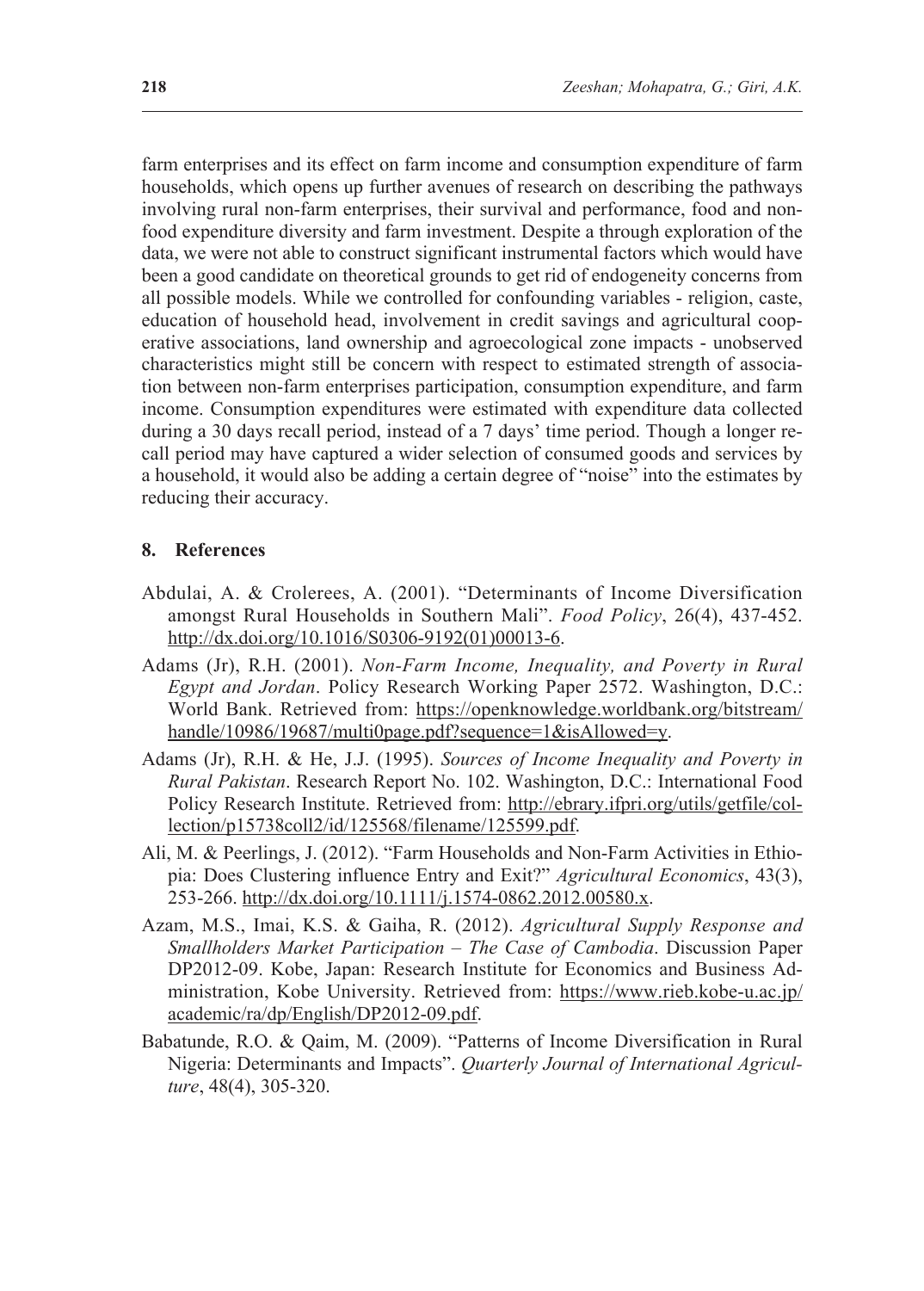- Barrett, C.B. & Reardon, T. (2000). *Asset, Activity and Income Diversification among African Agriculturist: Some Practical Issues*. Ithaca: Cornell University. Retrieved from: [https://papers.ssrn.com/sol3/papers.cfm?abstract\\_id=257344](https://papers.ssrn.com/sol3/papers.cfm?abstract_id=257344).
- Barrett, C., Reardon, T. & Webb, P. (2001). "Non-Farm Income Diversification and Household Livelihood Strategies in Rural Africa: Concepts, Dynamics and Policy Implication". *Food Policy*, 26(4), 315-331. [http://dx.doi.org/10.1016/S0306-](http://dx.doi.org/10.1016/S0306-9192(01)00014-8) [9192\(01\)00014-8.](http://dx.doi.org/10.1016/S0306-9192(01)00014-8)
- Becker, S. & Ichino, A. (2002). "Estimation of Average Treatment Effects based on Propensity Scores". *Stata Journal*, 2(4), 358-377.
- Benjamin, C. (1994). "The Growing Importance of Diversification Activities for French Farm Households". *Journal of Rural Studies*, 10(4), 331-342. [http://](http://dx.doi.org/10.1016/0743-0167(94)90043-4) [dx.doi.org/10.1016/0743-0167\(94\)90043-4](http://dx.doi.org/10.1016/0743-0167(94)90043-4).
- Birthal, P.S. & Singh, M.K. (1995). "Structure of Rural Income Inequality: A Study in Western Uttar Pradesh". *Indian Journal of Agricultural Economics*, 50(2), 168-175.
- Chand, R., Prasanna, P.A.L. & Singh, A. (2011). "Farm Size and Productivity: Understanding the Strengths of Smallholders and their Livelihoods". *Economic and Political Weekly*, 46(26/27), 5-11.
- Collier, P., Radwan, S. & Wangwe, S. (1986). *Labor and Poverty in Rural Tanzania*. Oxford: Calarendon Press.
- Coppard, D. (2001). *The Rural Non-Farm Economy of India: A Review of the Literature*. NRI Report 2662. London: Natural Resources Institute. Retrieved from: [https://assets.publishing.service.gov.uk/media/57a08d67ed915d3cfd0019f0/cop](https://assets.publishing.service.gov.uk/media/57a08d67ed915d3cfd0019f0/coppard-2662.pdf)[pard-2662.pdf](https://assets.publishing.service.gov.uk/media/57a08d67ed915d3cfd0019f0/coppard-2662.pdf).
- Dabalen. A., Paternostro, S. & Pierre, G. (2004). *The Returns to Participation in Non-farm Sector in Rwanda*. Policy Research Working Paper 3462. Washington, D.C.: World Bank. Retrieved from: [http://documents.worldbank.org/curated/](http://documents.worldbank.org/curated/ en/841091468777973623/pdf/wps3462.pdf) [en/841091468777973623/pdf/wps3462.pdf](http://documents.worldbank.org/curated/ en/841091468777973623/pdf/wps3462.pdf).
- Davis, B., Winters, P., Carletto, G., Covarrubias, K., Quinones, E., Zezza, A., Stamoulis, K., Bonomi, G. & DiGiuseppe, S. (2007). *Rural Income Generating Activities: A Cross Country Comparison*. ESA Working Paper 07-16. Rome: Agricultural Development Economics Division, Food and Agriculture Organization. Retrieved from: <http://www.fao.org/3/a-aj305e.pdf>.
- Davis, J. (2006). "Rural Non-Farm Livelihoods in Transition Economies: Emerging Issues and Policies". *Journal of Agricultural and Development Economics*, 3(2), 180-224.
- Davis, J. & Pearce, D. (2000). *The Rural Non-Farm Economy in Central and Eastern Europe*. Discussion Paper 2000/04. Chatham: Natural Resources Institute. Retrieved from: [https://pdfs.semanticscholar.org/47d4/3496dcf7597d0b95027ad65](https://pdfs.semanticscholar.org/47d4/3496dcf7597d0b95027ad654ce2f35086a75.pdf) [4ce2f35086a75.pdf.](https://pdfs.semanticscholar.org/47d4/3496dcf7597d0b95027ad654ce2f35086a75.pdf)
- Dedehouanou, S.F., Ousseini, A., Harouna, A.L. & Maimounata, J. (2015). "Spillover from Off-Farm Self-Employment Opportunities in Rural Niger". *World Development*, 105, 428-442. [http://dx.doi.org/10.1016/j.worlddev.2017.12.005.](http://dx.doi.org/10.1016/j.worlddev.2017.12.005)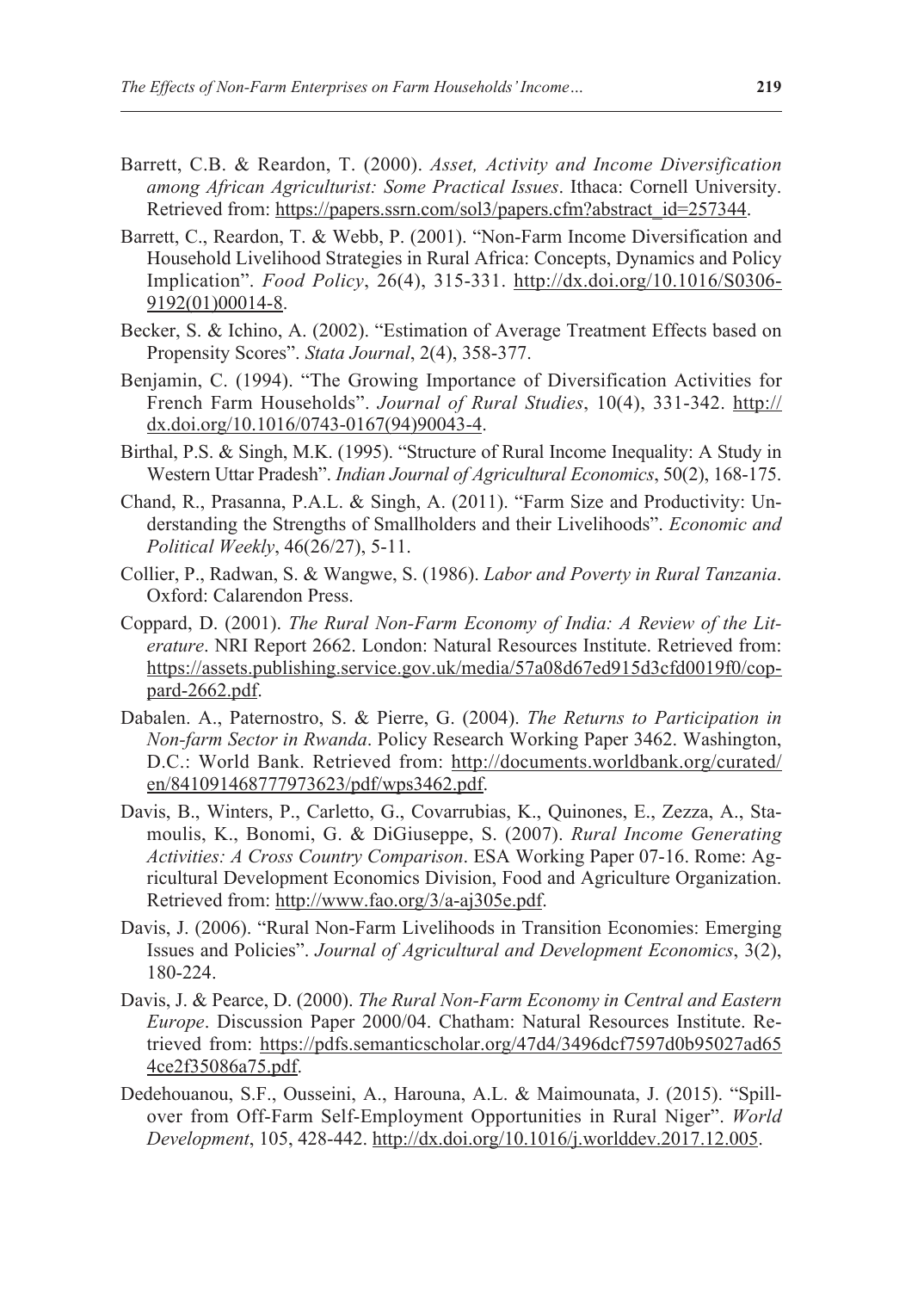- Deininger, K. & Olinto, P. (2001). "Rural Nonfarm Employment and Income Diversification in Colombia". *World Development*, 29(3), 455-465. [http://dx.doi.](http://dx.doi.org/10.1016/S0305-750X(00)00106-6) [org/10.1016/S0305-750X\(00\)00106-6.](http://dx.doi.org/10.1016/S0305-750X(00)00106-6)
- Desai, S., Reeve, V. & National Council of Applied Economic Research. (2005). *India Human Development Survey (IHDS)*. ICPSR22626-v8. Ann Arbor, MI: Interuniversity Consortium for Political and Social Research [distributor], 2010-06-29. <https://www.icpsr.umich.edu/icpsrweb/ICPSR/studies/22626>.
- Desai, S., Reeve, V. & National Council of Applied Economic Research. (2012). *India Human Development Survey-II (IHDS-II)*. ICPSR36151-v2. Ann Arbor, MI: Inter-university Consortium for Political and Social Research [distributor], 2015- 07-31.<https://www.icpsr.umich.edu/icpsrweb/ICPSR/studies/36151>.
- Ellis, F. (2000). "The Determinants of Rural Livelihood Diversification in Developing Countries". *Journal of Agricultural Economics*, 51(2), 289-302. [http://dx.doi.](http://dx.doi.org/10.1111/j.1477-9552.2000.tb01229.x) [org/10.1111/j.1477-9552.2000.tb01229.x](http://dx.doi.org/10.1111/j.1477-9552.2000.tb01229.x).
- Haggblade, S., Hazell, P. & Reardon, T. (2007). *Transforming the Rural Non-Farm Economy: Opportunities and Threats in the Developing World*. Baltimore: Johns Hopkins University Press, USA: International Food Policy Research Institute. Retrieved from:<http://ebrary.ifpri.org/cdm/ref/collection/p15738coll2/id/126215>.
- Jabo, M., Ismail, M., Abdullah, A. & Shamsudin, M. (2014a). "Is the Participation in the Non-Farm Income Generating Activities Help Smooth Food Consumption? Evidence from Rural Nigeria". Communication presented to: *Australian Academy of Business and Social Sciences Conference*, Kuala Lumpur. Retrieved from: [https://www.aabss.org.au/research-papers/participation-non-farm-income](https://www.aabss.org.au/research-papers/participation-non-farm-income-generating-activities-help-smooth-food-consumption)[generating-activities-help-smooth-food-consumption.](https://www.aabss.org.au/research-papers/participation-non-farm-income-generating-activities-help-smooth-food-consumption)
- Jabo, M., Ismail, M., Abdullah, A. & Shamsudin, M. (2014b). "The Impact of Non-Farm Income Generating Activities on the Food Security Status of Rural Households in Nigeria". *International Journal of Agricultural Science and Veterinary Medicine*, 2(4), 121-131.
- Kaur, S., Kulkarni, V.S., Gaiha, R. & Pandey, M.K. (2010). *"Prospects of Non-Farm Employment and Welfare in Rural Areas"*. ASARC Working Paper 2010/05, Invited contribution to: Routledge Handbook of South Asian Economics. Retrieved from: [https://crawford.anu.edu.au/acde/asarc/pdf/papers/2010/WP2010\\_05.pdf.](https://crawford.anu.edu.au/acde/asarc/pdf/papers/2010/WP2010_05.pdf)
- Lanjouw, P. (1999). "Rural Non-Agricultural Employment and Poverty in Ecuador". *Economic Development and Cultural Change*, 48(1), 91-122. [http://dx.doi.](http://dx.doi.org/10.1086/452448) [org/10.1086/452448](http://dx.doi.org/10.1086/452448).
- Lanjouw, P. (2007). "Does the Rural Non-Farm Economy Contribute to Poverty Reduction". In Haggblade, T., Hazell, S. & Reardon, P.B.R. (Eds.): *Transforming the rural non-farm economy: Opportunities and threats in the Developing World*  (pp. 55-82). Baltimore, USA: International Food Policy Research Institute. John Hopkins University Press. Lanjouw, J.O. & Lanjouw, P. (2001). "The Rural Non-Farm Sector Issues and Evidences". *Agricultural Economics*, 26(1), 1-23. [http://](http://dx.doi.org/10.1016/S0169-5150(00)00104-3) [dx.doi.org/10.1016/S0169-5150\(00\)00104-3.](http://dx.doi.org/10.1016/S0169-5150(00)00104-3)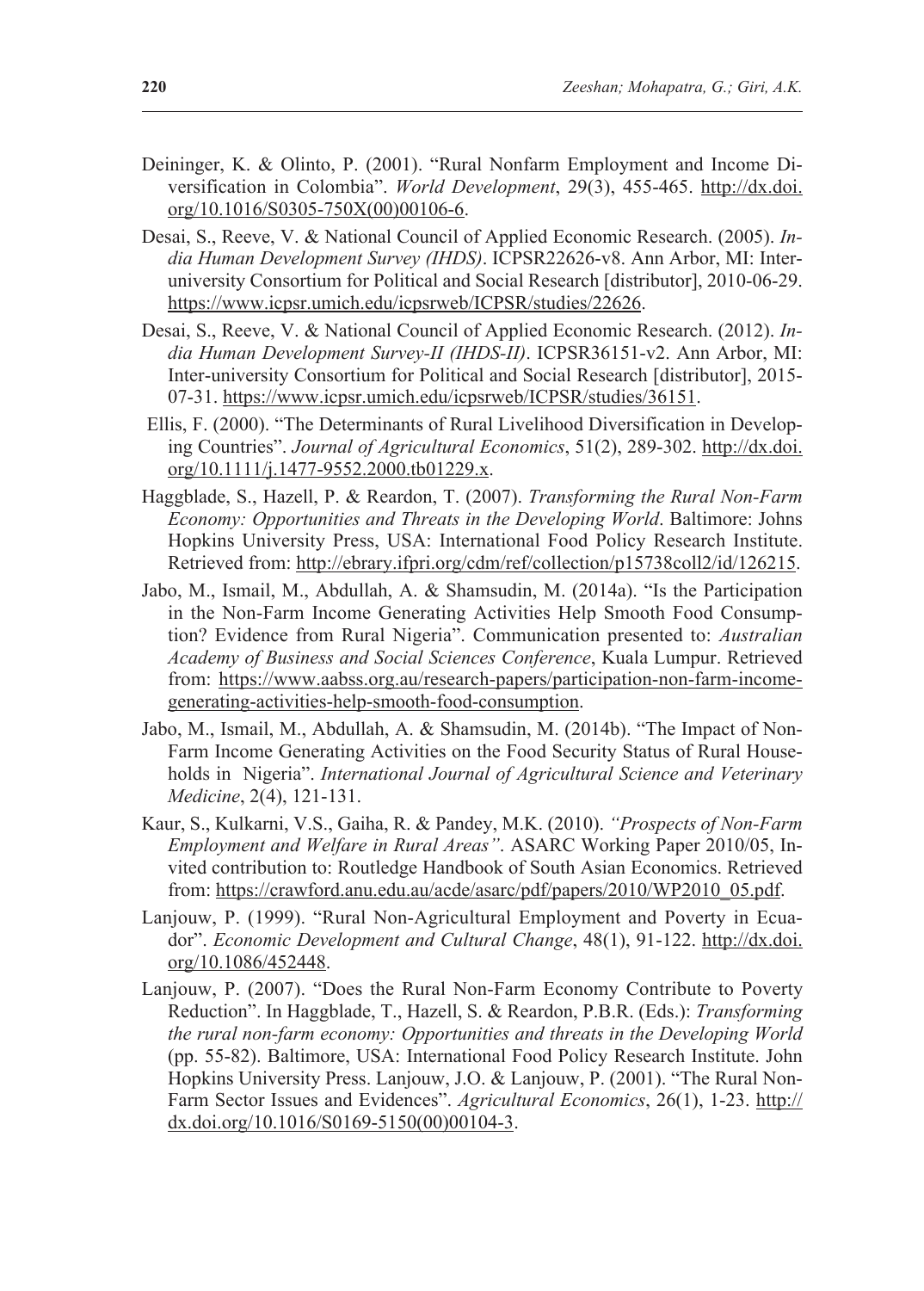- Lanjouw, P. & Murgai, R. (2008). *Poverty Decline, Agricultural Wages and Non-Farm Employment in Rural India: 1983-2004*. Working Paper 437. Stanford: Stanford Centre for International Development, Stanford University. Retrieved from: [http://documents.worldbank.org/curated/en/942971468051527491/Poverty](http://documents.worldbank.org/curated/en/942971468051527491/Poverty-decline-agricultural-wages-and-non-farm-employment-in-rural-India-1983-2004)[decline-agricultural-wages-and-non-farm-employment-in-rural-India-1983-2004.](http://documents.worldbank.org/curated/en/942971468051527491/Poverty-decline-agricultural-wages-and-non-farm-employment-in-rural-India-1983-2004)
- Lanjouw, P. & Shariff, A. (2002). *Rural Non-farm Employment in India: Access, Income and Poverty Impact*. Working Paper 81. New Delhi: National Council of Applied Economic Research. Retrieved from: [http://agris.fao.org/agris-search/](http://agris.fao.org/agris-search/search.do?recordID=GB2013201219) [search.do?recordID=GB2013201219.](http://agris.fao.org/agris-search/search.do?recordID=GB2013201219)
- Lanjouw, P. & Shariff, A. (2004). "Rural Non-Farm Employment in India: Access, Income and Poverty Impact". *Economic and Political Weekly*, 39(40), 4429-4446.
- Loening, J., Rijkers, B. & Soderbom, M. (2008). *Non-farm Microenterprise Performance and the Investment Climate: Evidence from Rural Ethiopia*. Policy Research Working Paper 4577. The World Bank. Retrieved from: [http://documents.](http://documents.worldbank.org/curated/en/243931468037784690/pdf/wps4577.pdf) [worldbank.org/curated/en/243931468037784690/pdf/wps4577.pdf](http://documents.worldbank.org/curated/en/243931468037784690/pdf/wps4577.pdf).
- Mishra, A.K. & Goodwin, B.K. (1997). "Farm Income Variability and the Supply of Off-farm Labor". *American Journal of Agricultural Economics*, 79(3), 880-887. <http://dx.doi.org/10.2307/1244429>.
- Osarfo, D., Senadza, B. & Nketiah-Amponsah, E. (2016). "The Impact of Non-Farm Activities on Rural Farm Household Income and Food Security in the Upper East and Upper West Regions of Ghana". *Theoretical Economics Letters*, 6(3), 388- 400. [http://dx.doi.org/10.4236/tel.2016.63043.](http://dx.doi.org/10.4236/tel.2016.63043)
- Owoo, N.S. & Naudé, W. (2014). *Non-Farm Enterprise Performance and Spatial Autocorrelation in Rural Africa: Evidence from Ethiopia and Nigeria*. IZA Discussion Paper 8295. World Bank. Retrieved from: [http://www.worldbank.org/](http://www.worldbank.org/content/dam/Worldbank/Feature%20Story/Africa/afr-nkechi-owoo.pdf) [content/dam/Worldbank/Feature%20Story/Africa/afr-nkechi-owoo.pdf](http://www.worldbank.org/content/dam/Worldbank/Feature%20Story/Africa/afr-nkechi-owoo.pdf).
- Owusu, V., Abdulai, A. & Abdul-Rahman, S. (2010). "Non-Farm Work and Food Security among Farm Households in Northern Ghana". *Food Policy*, 36(2), 108- 118. [http://dx.doi.org/10.1016/j.foodpol.2010.09.002.](http://dx.doi.org/10.1016/j.foodpol.2010.09.002)
- Rao, E.J.O. & M. Qaim. (2011). "Supermarkets, Farm Household Income, and Poverty: Insights from Kenya". *World Development*, 39(5), 784-796. [http://dx.doi.](http://dx.doi.org/10.1016/j.worlddev.2010.09.005) [org/10.1016/j.worlddev.2010.09.005.](http://dx.doi.org/10.1016/j.worlddev.2010.09.005)
- Reardon, T. & Taylor, J.E. (1996). "Agro-climatic Shock, Income Inequality and Poverty: Evidence from Burkina Faso". *World Development*, 24(4), 901-914. [http://dx.doi.org/10.1016/0305-750X\(96\)00009-5.](http://dx.doi.org/10.1016/0305-750X(96)00009-5)
- Reardon, T., Berdegue, J., Barrett, C.B. & Stamoulis, K. (2007). "Household Income Diversification into Rural Non-Farm Activities". In Haggblade, S., Hazell, P. & Reardon, T. (Eds.): *Transforming the Rural Non-farm Economy: Opportunities and Threats in the Developing World* (pp. 115-140). Baltimore: Johns Hopkins University Press.